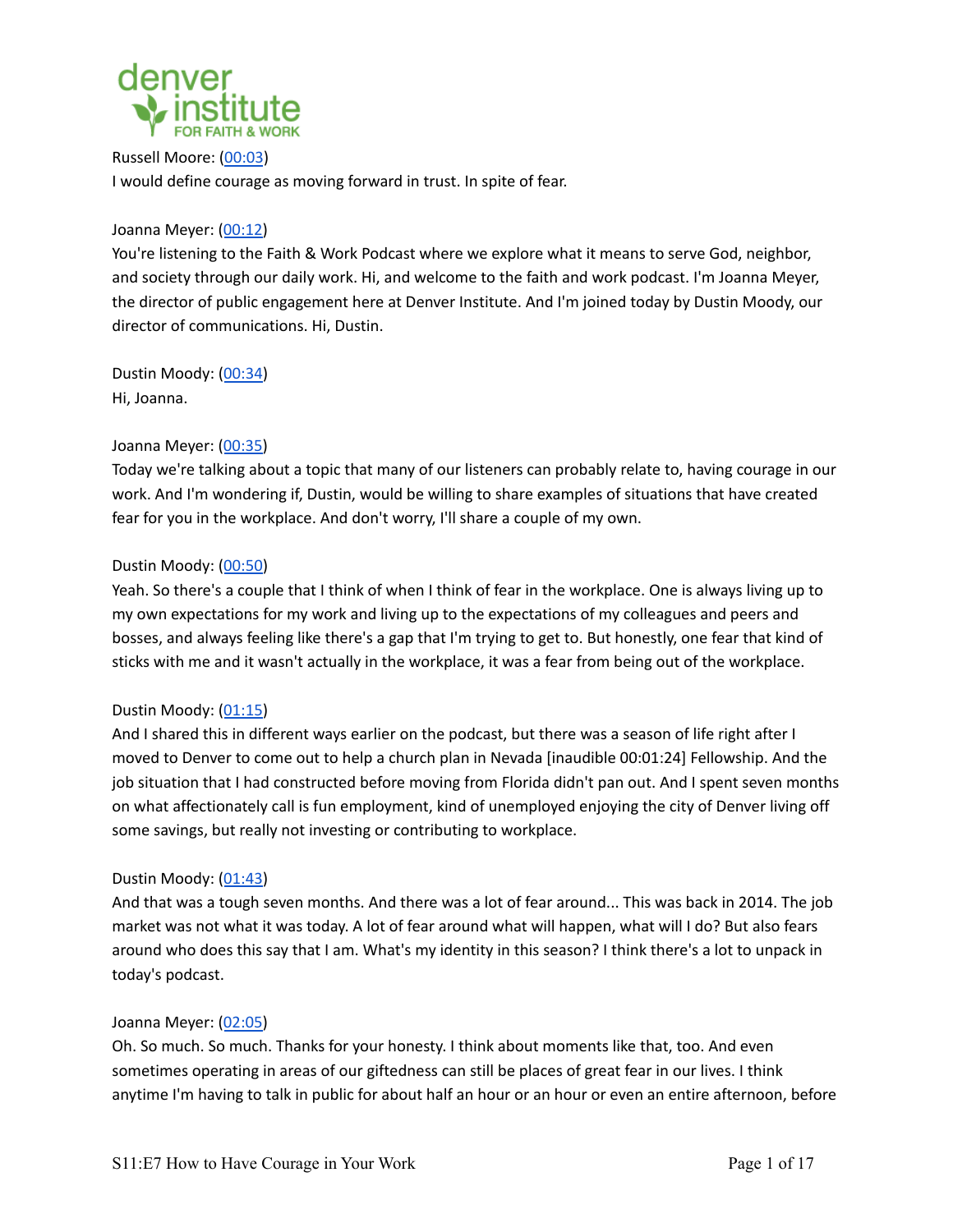

I have to speak, everything in me wants to physically run in the opposite direction. Even if I'm completely confident of what I have to talk about, that sense of very real fear around performance is definitely there in my work.

## Joanna Meyer: ([02:34\)](https://www.rev.com/transcript-editor/Edit?token=FBdrWRtQ4-Pm7iCO-YCp4LR5-Bj3G9OHMLoOApDunJtOAuxsyQDgGtSYZzYk8eoDQZRcdF5KY-GUOfYHno_5XOAsDqU&loadFrom=PastedDeeplink&ts=154.51)

I think our topic today is powerful. When you think about it, the workplace can be one of the most anxiety-producing areas of our lives. I think about situations like dealing with transitions related to job loss, what you were describing in the unknown. It could be facing our own limitations and failures. This is something that I know a lot of executives and entrepreneurs encounter, where they just are asking themselves, do what it takes to lead this company where it needs to go?

## Joanna Meyer: ([03:02\)](https://www.rev.com/transcript-editor/Edit?token=FBdrWRtQ4-Pm7iCO-YCp4LR5-Bj3G9OHMLoOApDunJtOAuxsyQDgGtSYZzYk8eoDQZRcdF5KY-GUOfYHno_5XOAsDqU&loadFrom=PastedDeeplink&ts=182.1)

I think of moral courage, too. There are numerous situations in the workplace where it might be unethical behavior or taking a stand to lead in a positive direction will cause you to go against the prevailing headwinds within your company. So many examples of fear. Which is why I'm excited about today's topic. We're going to be talking to Dr. Russell Moore who is a national leader. He's been a public theologian for years. And has really modeled courage and also written about it in his new book, Courage to Stand. Dustin, can you tell us a little bit more about our guest?

#### Dustin Moody: ([03:34\)](https://www.rev.com/transcript-editor/Edit?token=FBdrWRtQ4-Pm7iCO-YCp4LR5-Bj3G9OHMLoOApDunJtOAuxsyQDgGtSYZzYk8eoDQZRcdF5KY-GUOfYHno_5XOAsDqU&loadFrom=PastedDeeplink&ts=214)

Absolutely. Dr. Russell Moore is the public theologian at Christianity Today. And he's the director of CT's public theology project. Dr. Moore is the author of several books, including the Courage to Stand onward and The Storm-Tossed Family. Prior to joining Christianity Today, he served as president of the Ethics and Religious Liberty Commission of the Southern Baptist Convention from 2013 to 2021. He's a native of Mississippi, and he and his wife, Maria, are the parents of five sons. Dr. Moore, welcome to the Faith & Work Podcast. Thanks for joining us today.

Russell Moore: [\(04:05](https://www.rev.com/transcript-editor/Edit?token=FBdrWRtQ4-Pm7iCO-YCp4LR5-Bj3G9OHMLoOApDunJtOAuxsyQDgGtSYZzYk8eoDQZRcdF5KY-GUOfYHno_5XOAsDqU&loadFrom=PastedDeeplink&ts=245.91))

Oh, it's great to be with you. Thanks for having me.

#### Dustin Moody: ([04:07\)](https://www.rev.com/transcript-editor/Edit?token=FBdrWRtQ4-Pm7iCO-YCp4LR5-Bj3G9OHMLoOApDunJtOAuxsyQDgGtSYZzYk8eoDQZRcdF5KY-GUOfYHno_5XOAsDqU&loadFrom=PastedDeeplink&ts=247.89)

So before we get started, we know that you're an avid music listener, a music fan. I'm curious, what's on your playlist these days.

#### Russell Moore: [\(04:15](https://www.rev.com/transcript-editor/Edit?token=FBdrWRtQ4-Pm7iCO-YCp4LR5-Bj3G9OHMLoOApDunJtOAuxsyQDgGtSYZzYk8eoDQZRcdF5KY-GUOfYHno_5XOAsDqU&loadFrom=PastedDeeplink&ts=255.67))

Well, I have a lot of the usual stuff that I always have, but there's also a couple of new things. There's an artist I've become familiar with Marc Scibilia who has a new single out called Dressed For The Weather. But somehow, I came across him and started listening to his older stuff as well. And it's really good, especially a song called Summer Clothes. Whenever I find a new piece of music, I tend to listen to it over and over and over again. And my wife said... Because it's about a guy who finds his ex-wife or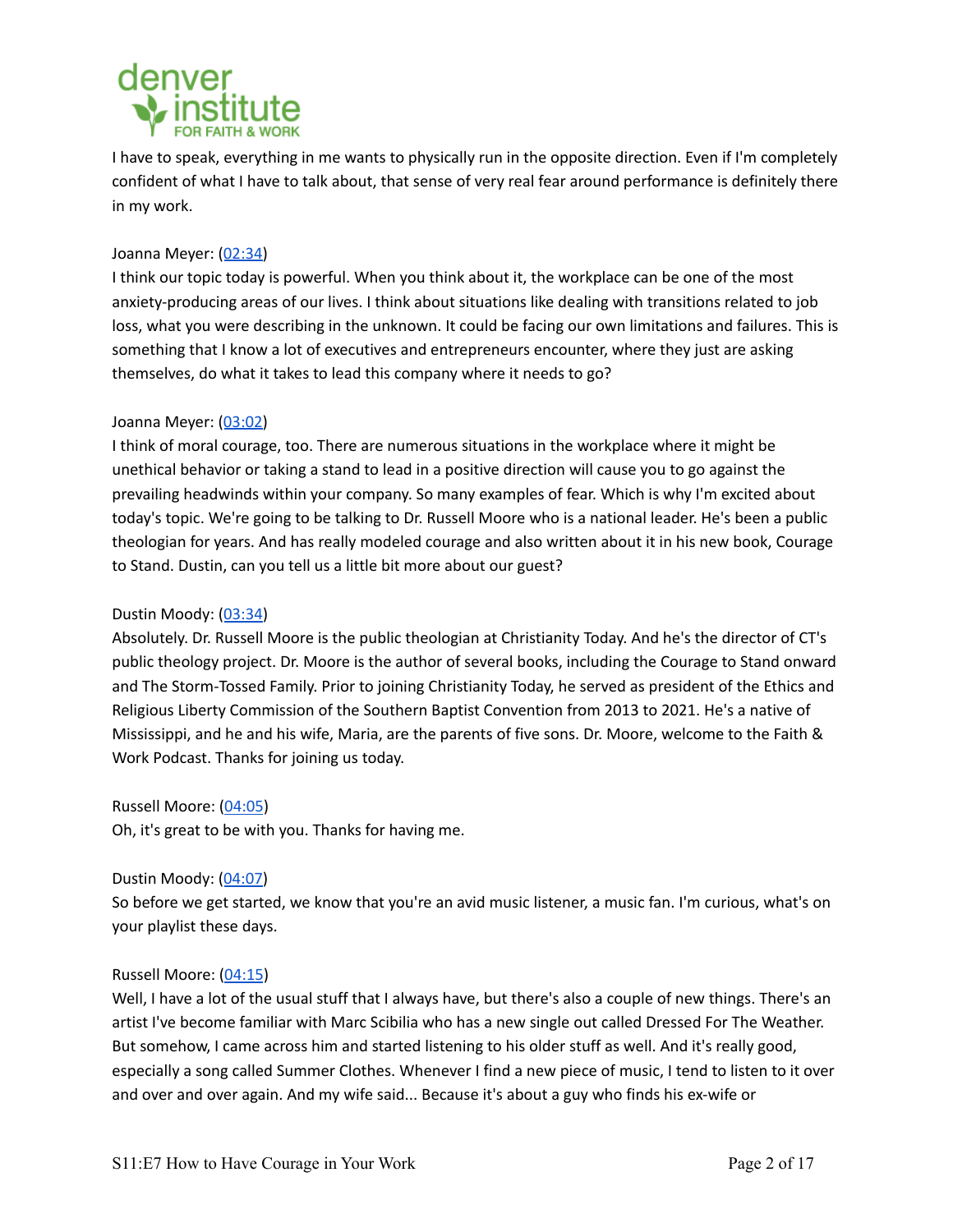

ex-girlfriend or something's summer clothes in the closet. And living in Buffalo is trying to find a way to get it to her. And my wife's, "Are you trying to tell me something?" I said, "No, I just liked this song."

## Russell Moore: [\(05:09](https://www.rev.com/transcript-editor/Edit?token=FBdrWRtQ4-Pm7iCO-YCp4LR5-Bj3G9OHMLoOApDunJtOAuxsyQDgGtSYZzYk8eoDQZRcdF5KY-GUOfYHno_5XOAsDqU&loadFrom=PastedDeeplink&ts=309.78))

So that's one that I've been listening to quite a bit. And then there's another. Oh, what is his name? Zane Campbell, I believe. I came across him in an article and he just had such a funny attitude that I thought I would've to his stuff. And it's really addicting. Post Mortem Bar and stuff like that is really good.

## Dustin Moody: ([05:36\)](https://www.rev.com/transcript-editor/Edit?token=FBdrWRtQ4-Pm7iCO-YCp4LR5-Bj3G9OHMLoOApDunJtOAuxsyQDgGtSYZzYk8eoDQZRcdF5KY-GUOfYHno_5XOAsDqU&loadFrom=PastedDeeplink&ts=336.49)

I so appreciate how wide your tastes in music is. I've gotten a lot of recommendations from hearing you talk on your podcast as well. So at Denver Institute, we like to think of ourselves as doing public theology. So we were really excited to hear about your transition to Christianity Today and the public theology project there. Tell us a little bit more about what you'll be doing there and some of the dreams and goals for that project.

## Russell Moore: [\(06:01](https://www.rev.com/transcript-editor/Edit?token=FBdrWRtQ4-Pm7iCO-YCp4LR5-Bj3G9OHMLoOApDunJtOAuxsyQDgGtSYZzYk8eoDQZRcdF5KY-GUOfYHno_5XOAsDqU&loadFrom=PastedDeeplink&ts=361))

Well, really two things. The first is producing content related to public theology. So in terms of articles, in terms of a column, the relaunch of the Signpost Podcast, and modeling what it means to, not just process what's going on, but how to deal with polarization and with difficult conversations.

# Russell Moore: [\(06:26](https://www.rev.com/transcript-editor/Edit?token=FBdrWRtQ4-Pm7iCO-YCp4LR5-Bj3G9OHMLoOApDunJtOAuxsyQDgGtSYZzYk8eoDQZRcdF5KY-GUOfYHno_5XOAsDqU&loadFrom=PastedDeeplink&ts=386.08))

And then the second aspect of it will be in terms of coalitions. I think that God is doing something new among evangelical Christians right now. And it really calls for the same sort of moment that evangelical Christianity had in 1947 after World War II where Billy Graham and Carl Henry and others said we really want a forward-looking, joyful, theologically-informed evangelical Christianity. I think we have just such a moment now.

#### Joanna Meyer: ([06:56\)](https://www.rev.com/transcript-editor/Edit?token=FBdrWRtQ4-Pm7iCO-YCp4LR5-Bj3G9OHMLoOApDunJtOAuxsyQDgGtSYZzYk8eoDQZRcdF5KY-GUOfYHno_5XOAsDqU&loadFrom=PastedDeeplink&ts=416.34)

So Dr. Moore, when I saw the title of your new book, the Courage to Stand, I thought if anyone is qualified to write about this topic, it would be you. Because you really have led courageously in your life as a public leader. You've challenged Christians and denominations to move beyond what have often been common issues of concern of religious liberty or issues of life and public policy to address some of those hot-button issues like race or the history of abuse within the church. And I'm wondering, how did your personal experience inform writing this book?

#### Russell Moore: [\(07:30](https://www.rev.com/transcript-editor/Edit?token=FBdrWRtQ4-Pm7iCO-YCp4LR5-Bj3G9OHMLoOApDunJtOAuxsyQDgGtSYZzYk8eoDQZRcdF5KY-GUOfYHno_5XOAsDqU&loadFrom=PastedDeeplink&ts=450.42))

Well, I wrote the book as I do most of the things I write, not because I was qualified to write it, but because I was unqualified to write it, and because it's something that I was grappling with. So very similar to... I wrote Adopted for Life after my wife and I had gone through an adoption process where I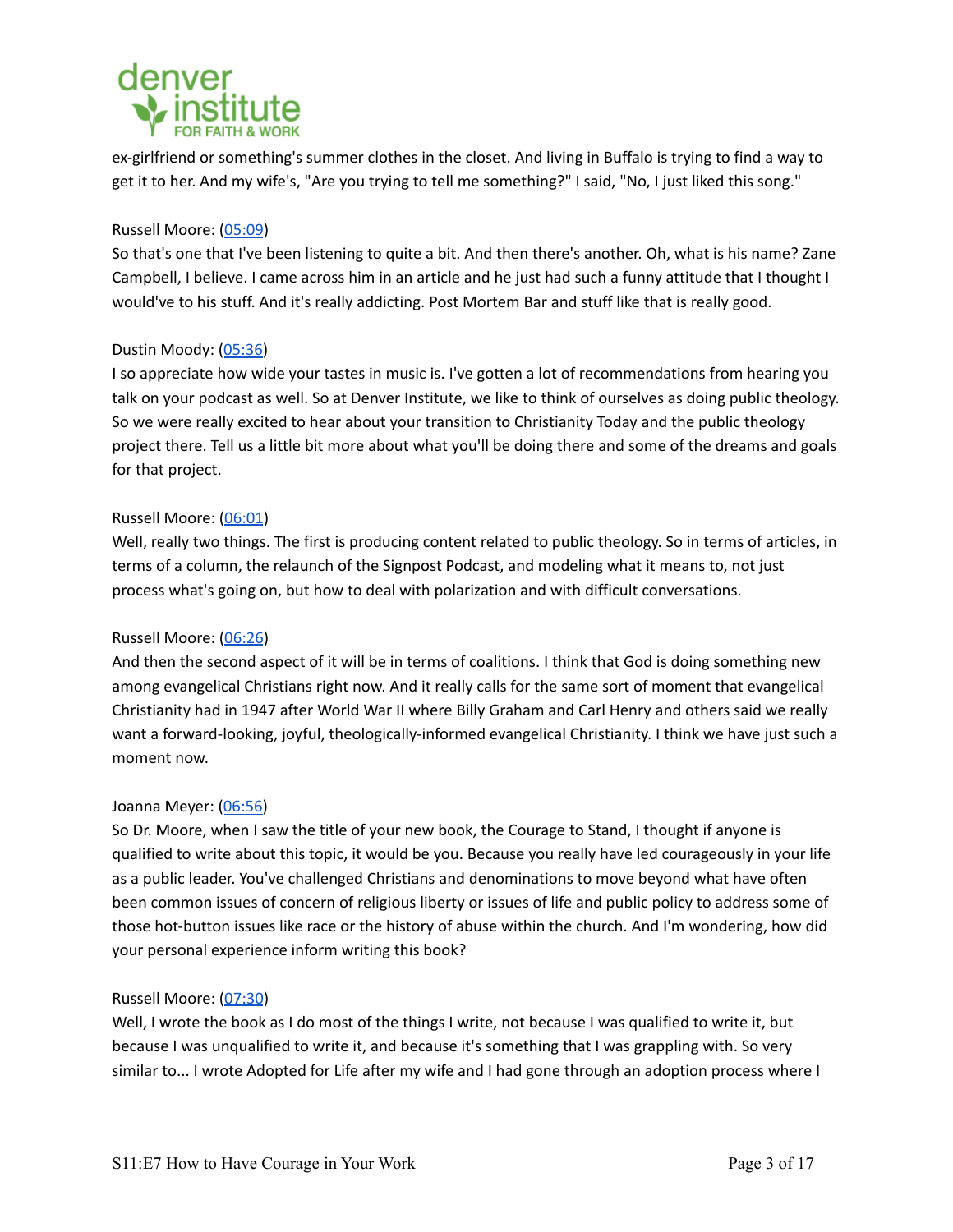# denver

was the reluctant one at the beginning. And I had all sorts of fears and questions and misconceptions. So I was writing that book to someone who was in the same situation that I was in at that time.

# Russell Moore: [\(08:00](https://www.rev.com/transcript-editor/Edit?token=FBdrWRtQ4-Pm7iCO-YCp4LR5-Bj3G9OHMLoOApDunJtOAuxsyQDgGtSYZzYk8eoDQZRcdF5KY-GUOfYHno_5XOAsDqU&loadFrom=PastedDeeplink&ts=480.89))

And Courage to Stand was really written out of a sense of a lack of courage and a need for courage, not just for myself, but with many of the people that I was talking to everyday about all sorts of things, from work, to parenting, to church, and whatever. I found that, a lot of the time, what was happening was not a clarity problem. It wasn't that they didn't know what to do necessarily, or what was right or wrong. It was a courage problem that, the ability to not know how I can do it.

# Russell Moore: [\(08:38](https://www.rev.com/transcript-editor/Edit?token=FBdrWRtQ4-Pm7iCO-YCp4LR5-Bj3G9OHMLoOApDunJtOAuxsyQDgGtSYZzYk8eoDQZRcdF5KY-GUOfYHno_5XOAsDqU&loadFrom=PastedDeeplink&ts=518.27))

And so that's... Often when I am trying to think through how to do something, the best way for me to work through it is by writing about it and sort of processing. And so that's really what was going on there.

# Dustin Moody: ([08:55\)](https://www.rev.com/transcript-editor/Edit?token=FBdrWRtQ4-Pm7iCO-YCp4LR5-Bj3G9OHMLoOApDunJtOAuxsyQDgGtSYZzYk8eoDQZRcdF5KY-GUOfYHno_5XOAsDqU&loadFrom=PastedDeeplink&ts=535.49)

Dr. Moore, I'd love to talk a little bit more about courage specifically as you kind of situated in your book. And he stressed that real biblical courage differs from how the world defines courage. And I'd love to read two quick quotes from the beginning of the book. You write, "The way of courage as defined by the gospel is not the pagan virtue of steeliness or fearlessness. Much less, our ambient culture is picture of winning and displaying or strengthened swagger."

# Dustin Moody: ([09:18\)](https://www.rev.com/transcript-editor/Edit?token=FBdrWRtQ4-Pm7iCO-YCp4LR5-Bj3G9OHMLoOApDunJtOAuxsyQDgGtSYZzYk8eoDQZRcdF5KY-GUOfYHno_5XOAsDqU&loadFrom=PastedDeeplink&ts=558.54)

Later you write, "What it means to stand for Christ is not, it turns out, to evacuate our internal lives of all fear or to humiliate our enemies with in convertible winning, but instead to live out our lives the very drama of the cross." So from the perspective of a writer in your book, how would you define courage?

# Russell Moore: [\(09:36](https://www.rev.com/transcript-editor/Edit?token=FBdrWRtQ4-Pm7iCO-YCp4LR5-Bj3G9OHMLoOApDunJtOAuxsyQDgGtSYZzYk8eoDQZRcdF5KY-GUOfYHno_5XOAsDqU&loadFrom=PastedDeeplink&ts=576.63))

I would define courage as moving forward in trust in spite of fear. And so it's not just that I would say the presence of fear does not mean an absence of courage. It's also that fear, I think, is often necessary and even revelatory. So if you think about, for instance the shepherds in Luke two. I grew up in the old King James version of this and the glory of the Lord shone round about them and they were sore afraid.

# Russell Moore: [\(10:12](https://www.rev.com/transcript-editor/Edit?token=FBdrWRtQ4-Pm7iCO-YCp4LR5-Bj3G9OHMLoOApDunJtOAuxsyQDgGtSYZzYk8eoDQZRcdF5KY-GUOfYHno_5XOAsDqU&loadFrom=PastedDeeplink&ts=612.24))

Well, that fear, this actually is a necessary stage toward receiving revelation. Or when Simon Peter is walking on the water and starts to sink beneath the water, there's an initial confidence, but that confidence isn't where he gets the revelation. It's when he realizes, I can't do this. Lord, save me. And he's pulled up. So I think that that's an essential part of courage.

Russell Moore: [\(10:40](https://www.rev.com/transcript-editor/Edit?token=FBdrWRtQ4-Pm7iCO-YCp4LR5-Bj3G9OHMLoOApDunJtOAuxsyQDgGtSYZzYk8eoDQZRcdF5KY-GUOfYHno_5XOAsDqU&loadFrom=PastedDeeplink&ts=640.54))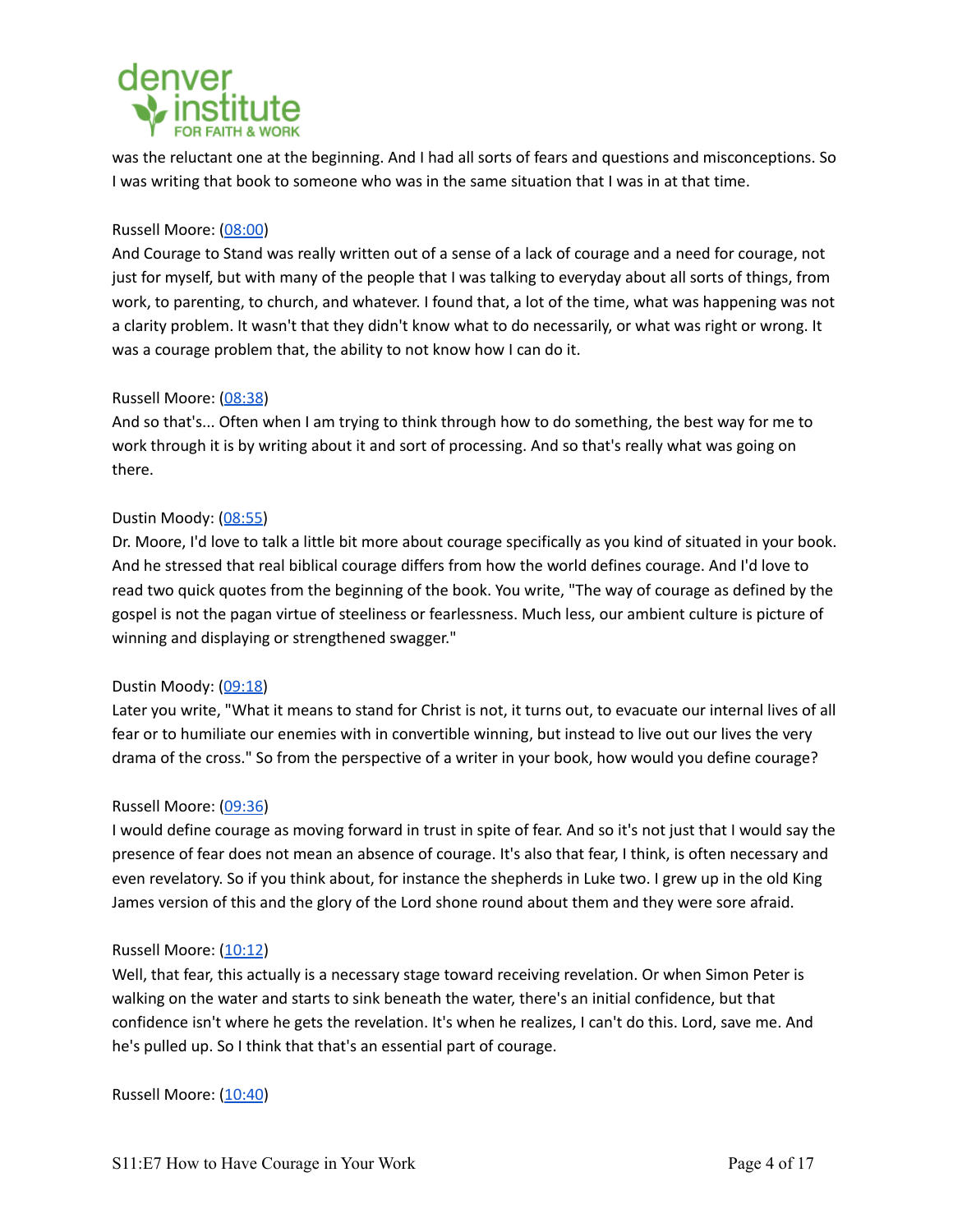

So, sometimes I think when people get scared, they start to think, well, this means that God's absent, or it means that I'm doing the wrong thing. When actually, many times the fear that's there is a sign of God's presence and a sign that something new is happening in your life. And I think that's a pattern we see throughout the scriptures.

## Joanna Meyer: ([11:04\)](https://www.rev.com/transcript-editor/Edit?token=FBdrWRtQ4-Pm7iCO-YCp4LR5-Bj3G9OHMLoOApDunJtOAuxsyQDgGtSYZzYk8eoDQZRcdF5KY-GUOfYHno_5XOAsDqU&loadFrom=PastedDeeplink&ts=664.57)

Do you know you may have saved me hundreds of dollars of therapy appointments with [crosstalk 00:11:10]. Because I deal with anxiety related to work every day. And one of the things that you dropped in the book is that the goal isn't eliminating fear, but learning how to do fear the right way. What in the world does that mean? And what does dealing with fear in a healthy way look like?

# Russell Moore: [\(11:27](https://www.rev.com/transcript-editor/Edit?token=FBdrWRtQ4-Pm7iCO-YCp4LR5-Bj3G9OHMLoOApDunJtOAuxsyQDgGtSYZzYk8eoDQZRcdF5KY-GUOfYHno_5XOAsDqU&loadFrom=PastedDeeplink&ts=687.75))

Well, I think people have different vulnerabilities and different ways of dealing with fear. So I think there are some people that when they start to get scared, the way that they respond is with kind of immobilization. There's a sort of numbness that comes upon them. And so sometimes when someone comes to me and says, I just don't have any passion, there are all sorts of reasons why that would be the case. But in some cases, it's because they're afraid and they don't know what to do with the fear. Some people respond that way.

## Russell Moore: [\(12:04](https://www.rev.com/transcript-editor/Edit?token=FBdrWRtQ4-Pm7iCO-YCp4LR5-Bj3G9OHMLoOApDunJtOAuxsyQDgGtSYZzYk8eoDQZRcdF5KY-GUOfYHno_5XOAsDqU&loadFrom=PastedDeeplink&ts=724.59))

And then some people respond with this sense of pretending in order to keep the fear away and in different ways. For some people, that's sort of an argumentative, I'm going to appear to be really tough. And then for some people, it's sort of I'm going to perform my way out of this. And so I'm afraid in the way that I'm going to keep the fear away is by excelling at everything to the point of exhaustion.

#### Russell Moore: [\(12:37](https://www.rev.com/transcript-editor/Edit?token=FBdrWRtQ4-Pm7iCO-YCp4LR5-Bj3G9OHMLoOApDunJtOAuxsyQDgGtSYZzYk8eoDQZRcdF5KY-GUOfYHno_5XOAsDqU&loadFrom=PastedDeeplink&ts=757.25))

I came across a concept, not long ago, that really made sense to me, called... It was in the context of thinking about church sexual abuse or ministry sexual abuse, but I think it actually applies much more broadly than that. And that's the concept of betrayal blindness. Which is, when a child is being abused or neglected, the idea that a parent could be an abuser or something wrong with the parent is too much for a child to bear. And so often what children will do is to find a way to excuse their parents and to place the blame on themselves. There's something wrong with me. Or if only I could do better, then I would take this weight off of my parents and they would approve of me.

#### Russell Moore: [\(13:28](https://www.rev.com/transcript-editor/Edit?token=FBdrWRtQ4-Pm7iCO-YCp4LR5-Bj3G9OHMLoOApDunJtOAuxsyQDgGtSYZzYk8eoDQZRcdF5KY-GUOfYHno_5XOAsDqU&loadFrom=PastedDeeplink&ts=808.2))

I think there's something like that that sometimes goes on with people in terms of their work, or even just in terms of the way that they view God. Which is to say if I just... These patterns that they learned, if I'm just indisputable, excellent, then I'm not going to be afraid. But that never works, because the people who are indisputably excellent then have imposter syndrome and everything else. So they never get to that point where they can say this has settled. So there's a different way, I think, to deal with fear.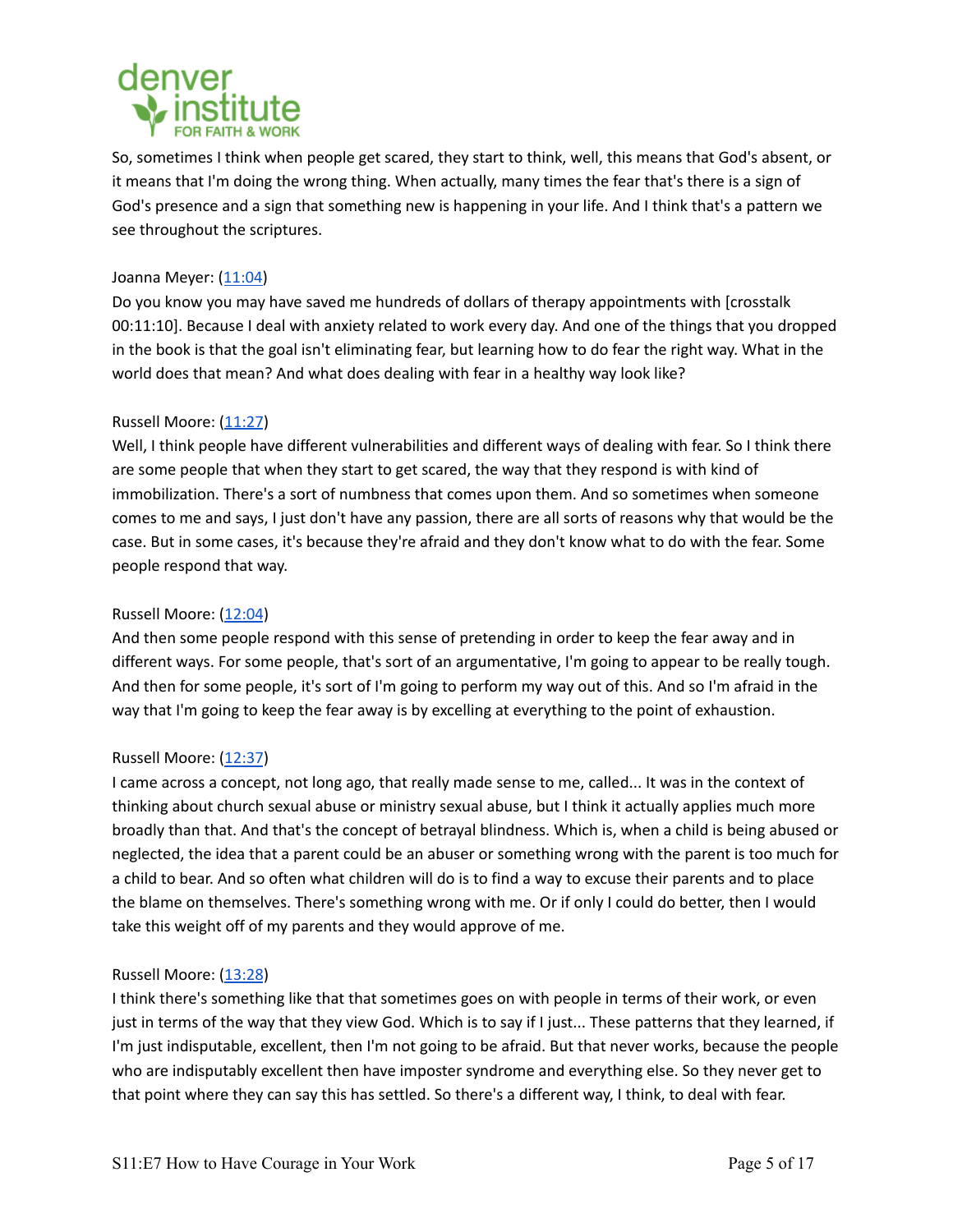

## Dustin Moody: ([14:06\)](https://www.rev.com/transcript-editor/Edit?token=FBdrWRtQ4-Pm7iCO-YCp4LR5-Bj3G9OHMLoOApDunJtOAuxsyQDgGtSYZzYk8eoDQZRcdF5KY-GUOfYHno_5XOAsDqU&loadFrom=PastedDeeplink&ts=846.62)

Dr. Moore, it seems like a lot of these avenues for dealing with fear also result in some shame that we all bear, whether you're performing or whether you're avoiding. You situate shame as the fear of judgment and the courage to stand, but also as kind of central to the process of becoming courageous. From our work at Denver Institute, we know that the workplace can be a huge source of shame for a lot of people, whether that's failing to meet quotas or keeping up with colleagues or not hitting performance goals.

## Dustin Moody: ([14:40\)](https://www.rev.com/transcript-editor/Edit?token=FBdrWRtQ4-Pm7iCO-YCp4LR5-Bj3G9OHMLoOApDunJtOAuxsyQDgGtSYZzYk8eoDQZRcdF5KY-GUOfYHno_5XOAsDqU&loadFrom=PastedDeeplink&ts=880.87)

So I'm curious, you say that the way out of shame is not by going around it, but going through it. What does that mean and how do we apply it in the workplace for areas of shame that we might be carrying?

## Russell Moore: [\(14:52](https://www.rev.com/transcript-editor/Edit?token=FBdrWRtQ4-Pm7iCO-YCp4LR5-Bj3G9OHMLoOApDunJtOAuxsyQDgGtSYZzYk8eoDQZRcdF5KY-GUOfYHno_5XOAsDqU&loadFrom=PastedDeeplink&ts=892.83))

Well, if you think biblically, in Genesis three, when Adam and Eve hide in the garden, they're naked and they're ashamed and they hear the voice of God and they want to hide from God. I think that the way that the Bible undoes shame is not by saying there's nothing to feel judged about, it's to say, where are you judged and by whom?

## Russell Moore: [\(15:17](https://www.rev.com/transcript-editor/Edit?token=FBdrWRtQ4-Pm7iCO-YCp4LR5-Bj3G9OHMLoOApDunJtOAuxsyQDgGtSYZzYk8eoDQZRcdF5KY-GUOfYHno_5XOAsDqU&loadFrom=PastedDeeplink&ts=917.83))

And so the understanding that we stand before the judgment seat of Christ, that we give an account to Christ, tends to reorder our lives in a way that can keep us from constantly looking for other judges. Which is what we constantly are doing, is to say who's the audience that I'm seeking to please? Nobody can please everybody. And so you have to say, which audience is it that I'm trying to please at this moment. And that can be impossible to do and exhausting.

#### Russell Moore: [\(15:51](https://www.rev.com/transcript-editor/Edit?token=FBdrWRtQ4-Pm7iCO-YCp4LR5-Bj3G9OHMLoOApDunJtOAuxsyQDgGtSYZzYk8eoDQZRcdF5KY-GUOfYHno_5XOAsDqU&loadFrom=PastedDeeplink&ts=951.14))

And also, it can be largely imaginary. I was talking to someone just the other day, whose job had been eliminated and he didn't have a job. And I was talking to him and I said, "I'll bet that one of the things that's going through your mind right now is this fear that everyone's looking at you as a failure." I said, "And let me tell you, from the outside, no one's thinking. That's not the way anybody is looking at this. Even if there were, there would be ways to address it, but that's not the way that it's being viewed."

#### Russell Moore: [\(16:27](https://www.rev.com/transcript-editor/Edit?token=FBdrWRtQ4-Pm7iCO-YCp4LR5-Bj3G9OHMLoOApDunJtOAuxsyQDgGtSYZzYk8eoDQZRcdF5KY-GUOfYHno_5XOAsDqU&loadFrom=PastedDeeplink&ts=987.72))

And I think that he thought that because that's a natural way that we respond. And sometimes even in situations that aren't as big and life-changing as but you had a certain goal that you were supposed to meet and you didn't need it. And there's a sense not just of, well, this didn't work out and I didn't do as well as I should have done and I'll do something better. Sometimes we respond with, oh, I've been exposed as a fraud. No. you didn't make your quota this month. Those are two very different things.

Joanna Meyer: ([17:01\)](https://www.rev.com/transcript-editor/Edit?token=FBdrWRtQ4-Pm7iCO-YCp4LR5-Bj3G9OHMLoOApDunJtOAuxsyQDgGtSYZzYk8eoDQZRcdF5KY-GUOfYHno_5XOAsDqU&loadFrom=PastedDeeplink&ts=1021.66)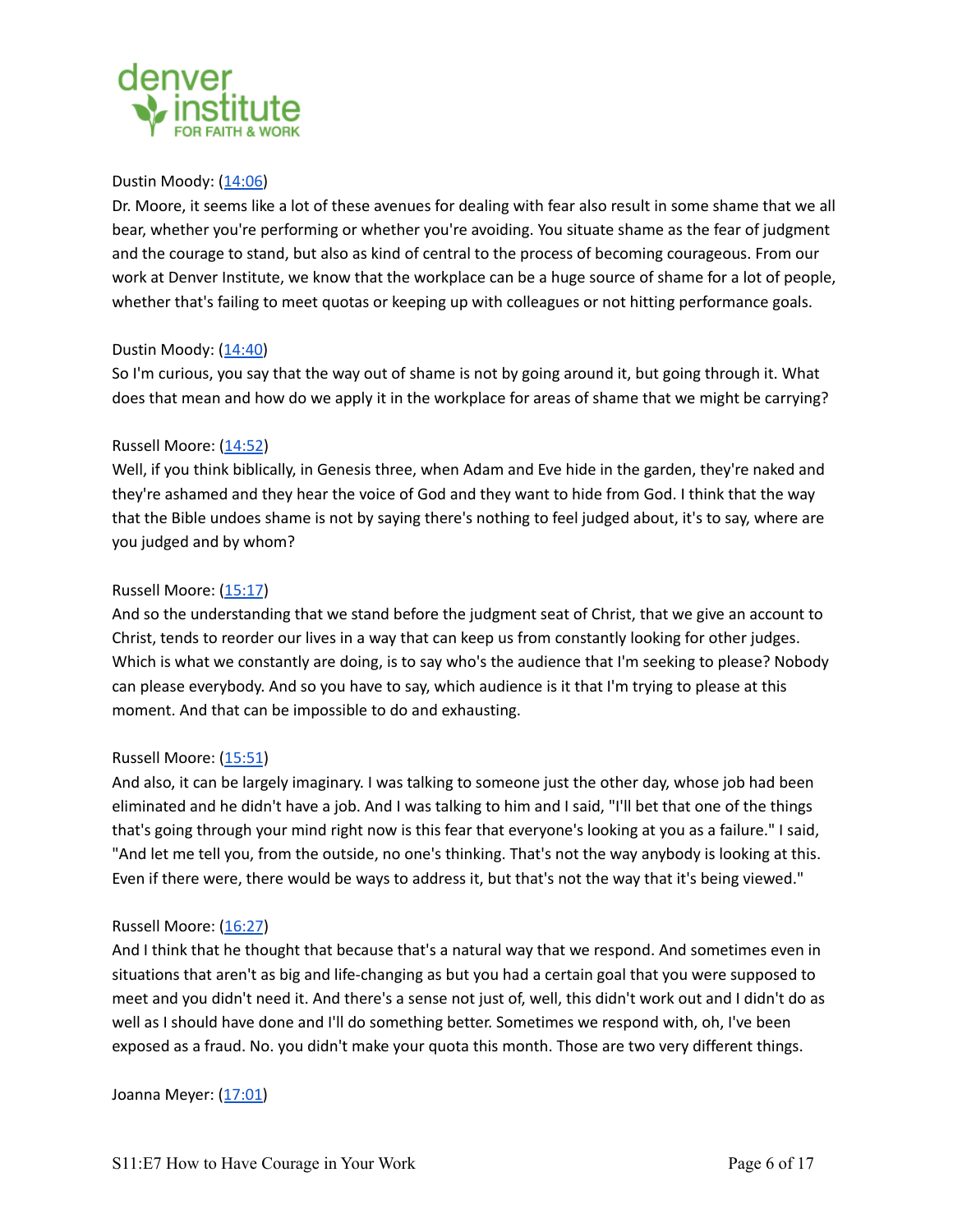

How has the cross central to dealing with fear?

# Russell Moore: [\(17:06](https://www.rev.com/transcript-editor/Edit?token=FBdrWRtQ4-Pm7iCO-YCp4LR5-Bj3G9OHMLoOApDunJtOAuxsyQDgGtSYZzYk8eoDQZRcdF5KY-GUOfYHno_5XOAsDqU&loadFrom=PastedDeeplink&ts=1026.97))

Well, I think one of the ways that we... One of the false ways that people tend to deal with fear is by trying to imagine all sorts of positive aspects and to say I am going to meet my quota this month, and I'm going to imagine myself meeting that quota, and I'm going to do it. That doesn't tend to work. Instead, what tends to work is to say, what's the worst thing that could happen here. And once you get to the worst possible scenario, then asking, can I survive that? Can I deal with that? Yes. Okay. So I don't have this just unnamed fear out there. I recognize I have a fear that I can name and I can actually face.

## Russell Moore: [\(18:00](https://www.rev.com/transcript-editor/Edit?token=FBdrWRtQ4-Pm7iCO-YCp4LR5-Bj3G9OHMLoOApDunJtOAuxsyQDgGtSYZzYk8eoDQZRcdF5KY-GUOfYHno_5XOAsDqU&loadFrom=PastedDeeplink&ts=1080.06))

When it comes to the cross, the worst thing that can possibly happen to us, for those of us who are followers of Christ, has already happened. Because we're United to Christ. And I no longer live, Jesus Christ now lives in me, Christ and in crucified. So the worst possible thing that can happen to me has happened. And the best possible thing that can happen to me has happened, because the resurrection from the dead has already happened in the person of Jesus Christ. We will experience it fully later, but his life is our life and we're hidden in him.

## Russell Moore: [\(18:36](https://www.rev.com/transcript-editor/Edit?token=FBdrWRtQ4-Pm7iCO-YCp4LR5-Bj3G9OHMLoOApDunJtOAuxsyQDgGtSYZzYk8eoDQZRcdF5KY-GUOfYHno_5XOAsDqU&loadFrom=PastedDeeplink&ts=1116.59))

So what that tends to do is to put things in the right priority. Because if you don't have that, if you don't recognize that you've already been through the worst, then you're going to fear all sorts of things. And if you don't recognize the joy that is awaiting you in something that's already accomplished, then you're going to try to find that sort of ultimate joy in all kinds of things. Some people it's their family, some people it's their work, but any time that any even good thing is turned ultimate, apart from God, it does not just that it disappoints us, ultimately in the end, it's that we start to change. And we can't even succeed at what we're trying to do because these things don't, they can't bear the weight of all of those expectations.

#### Russell Moore: [\(19:36](https://www.rev.com/transcript-editor/Edit?token=FBdrWRtQ4-Pm7iCO-YCp4LR5-Bj3G9OHMLoOApDunJtOAuxsyQDgGtSYZzYk8eoDQZRcdF5KY-GUOfYHno_5XOAsDqU&loadFrom=PastedDeeplink&ts=1176.74))

So if you reorder those joys and those fears, I think the way that we do that is centered on the cross.

#### Joanna Meyer: ([19:46\)](https://www.rev.com/transcript-editor/Edit?token=FBdrWRtQ4-Pm7iCO-YCp4LR5-Bj3G9OHMLoOApDunJtOAuxsyQDgGtSYZzYk8eoDQZRcdF5KY-GUOfYHno_5XOAsDqU&loadFrom=PastedDeeplink&ts=1186.13)

Dr. Moore, earlier you had referred to how polarized life is, and that in your work as a public theologian, you'll be hoping to help people learn how to engage that. And as I think about, for so many Christians to follow crisis, to step into conflict and be at times against culture. That's not a great way to describe it, because we don't have a hostile attitude towards culture, but it means going against the cultural norms a lot of times. And that inherently means stepping into the fear of what other people think of us, or what you described in the book as the fear of man. As a Christian, how does scripture equip us for that daily tension of feeling like we're going against the grain of mainstream culture?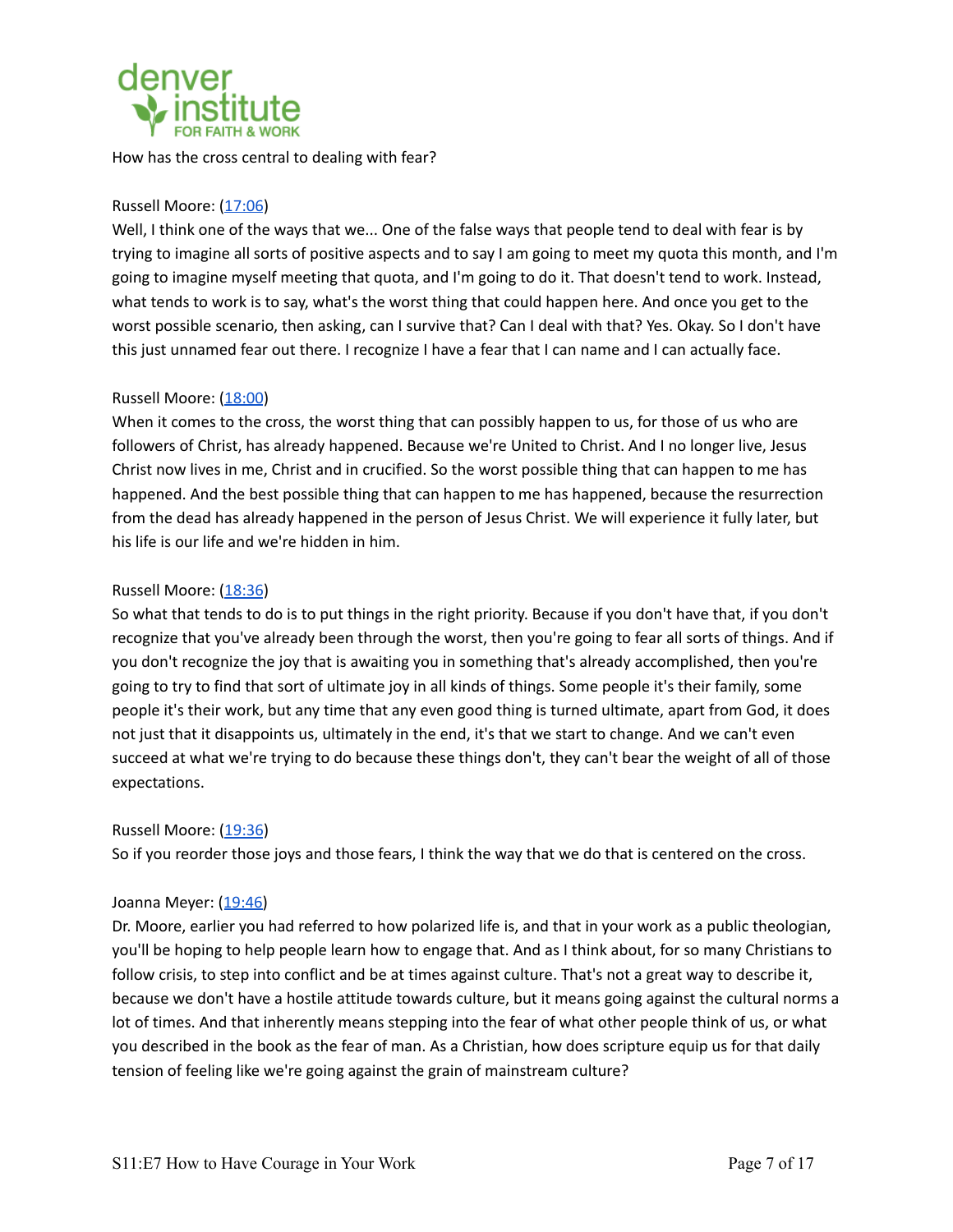

## Russell Moore: [\(20:29](https://www.rev.com/transcript-editor/Edit?token=FBdrWRtQ4-Pm7iCO-YCp4LR5-Bj3G9OHMLoOApDunJtOAuxsyQDgGtSYZzYk8eoDQZRcdF5KY-GUOfYHno_5XOAsDqU&loadFrom=PastedDeeplink&ts=1229.52))

Well, I think that there's a way to exaggerate the way that we're out of step with the culture around us, which sometimes is made into one thing. When in reality, we're inhabiting kind of multiple cultures at one time. And there's a sort of resentment and paranoia toward outside cultures that actually can then be self-fulfilling, because we adopt this posture of resentment, and quarrelsomeness, and defensiveness, and all of those things.

# Russell Moore: [\(21:07](https://www.rev.com/transcript-editor/Edit?token=FBdrWRtQ4-Pm7iCO-YCp4LR5-Bj3G9OHMLoOApDunJtOAuxsyQDgGtSYZzYk8eoDQZRcdF5KY-GUOfYHno_5XOAsDqU&loadFrom=PastedDeeplink&ts=1267.57))

Rather than, I think if we look at the way that Jesus encounters people, there are a couple of moments where we see Jesus angry, but only a couple of moments. There's the cleansing of the temple. There's the encountering of the fig tree that has not yielded fruit. That's about it. In most cases, what we have is Jesus able to figure out when to completely ignore a controversy. And often he does that. He doesn't even address it, he moves on.

## Russell Moore: [\(21:41](https://www.rev.com/transcript-editor/Edit?token=FBdrWRtQ4-Pm7iCO-YCp4LR5-Bj3G9OHMLoOApDunJtOAuxsyQDgGtSYZzYk8eoDQZRcdF5KY-GUOfYHno_5XOAsDqU&loadFrom=PastedDeeplink&ts=1301.24))

In other places, he reframes the controversy and says, that's not really the question, this is really the question. And sometimes he addresses the question head on. He's able to know what's the way to do this. So it's sometimes confusing to people when they read Proverbs and there's, answer a fool according to his folly and answer not a fool according to his folly, right together. And you think, well, which one? Well, it's both of them, but in different contexts. Jesus knows how to do that. We often don't, but I think that's what we should aspire to, is that sense of, I think, where there's a sense of confidence in Christ, that's going to bring less defensiveness in terms of the way that other people view me.

#### Russell Moore: [\(22:33](https://www.rev.com/transcript-editor/Edit?token=FBdrWRtQ4-Pm7iCO-YCp4LR5-Bj3G9OHMLoOApDunJtOAuxsyQDgGtSYZzYk8eoDQZRcdF5KY-GUOfYHno_5XOAsDqU&loadFrom=PastedDeeplink&ts=1353.43))

Because sometimes when even... One of the things I find is that often there's far less hostility than we imagine there is from the people around us who don't get what it is that we believe. I'm on college campuses all the time and other places. And sometimes there'll be someone who comes up and is really hostile. But usually, that somebody who has had some sort of bad experience with Christians and they're speaking really not to me, they're speaking to a pastor who disappointed them or parents who were religious, those sorts of situations, often what you find is that there are people who are genuinely intrigued. How can you believe that a dead person came back to life? Those sorts of things.

#### Russell Moore: [\(23:25](https://www.rev.com/transcript-editor/Edit?token=FBdrWRtQ4-Pm7iCO-YCp4LR5-Bj3G9OHMLoOApDunJtOAuxsyQDgGtSYZzYk8eoDQZRcdF5KY-GUOfYHno_5XOAsDqU&loadFrom=PastedDeeplink&ts=1405.79))

And so I think that if you take back this sense of being in bondage to what people think about then you're actually free to have kindness and curiosity with people. Because sometimes you have people who they really care what the outside world thinks about them. And so they're wanting to take certain aspects of the hard task of carrying the cross away. But then you have other people who they really care about what the people back behind them on their own side think about them. And so that causes them to be kind of theatrically quarrelsome with the people on the outside.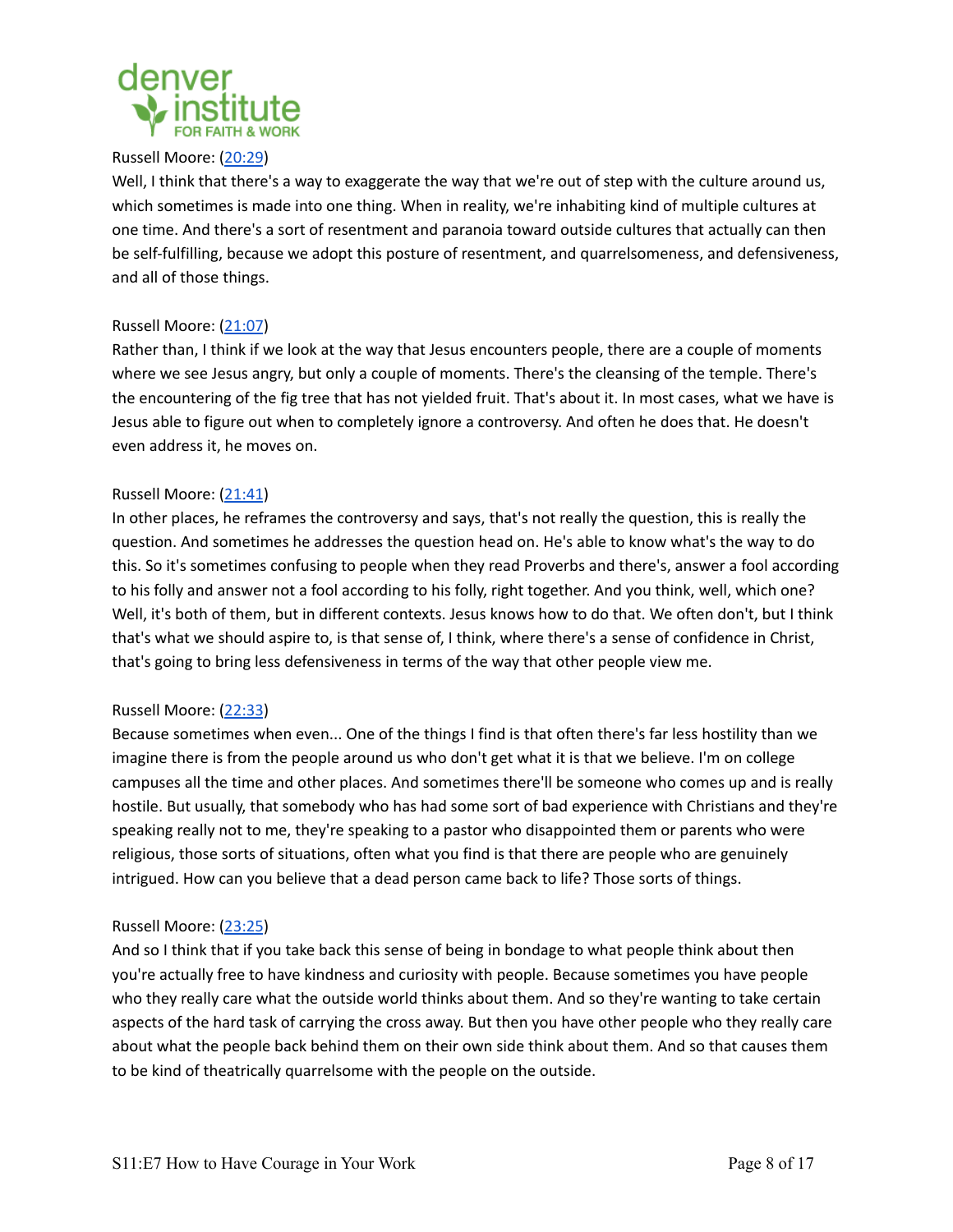

## Russell Moore: [\(24:10](https://www.rev.com/transcript-editor/Edit?token=FBdrWRtQ4-Pm7iCO-YCp4LR5-Bj3G9OHMLoOApDunJtOAuxsyQDgGtSYZzYk8eoDQZRcdF5KY-GUOfYHno_5XOAsDqU&loadFrom=PastedDeeplink&ts=1450.09))

Both of those people are actually doing the same thing. They're not dealing with people as people, they're dealing with some audience. And so being freed from that actually enables you to have conviction and to not see it as an existential threat when people disagree with you.

## Jeff Haanen: [\(24:31](https://www.rev.com/transcript-editor/Edit?token=FBdrWRtQ4-Pm7iCO-YCp4LR5-Bj3G9OHMLoOApDunJtOAuxsyQDgGtSYZzYk8eoDQZRcdF5KY-GUOfYHno_5XOAsDqU&loadFrom=PastedDeeplink&ts=1471.77))

Hi, I'm Jeff Haanen, founder of Denver Institute for Faith & Work. And I would like to invite you to become a part of our new monthly partner community. Whether it's a monthly commitment of \$25, \$50, or any amount, your generosity will support Denver Institute's ongoing efforts to help men and women love God, their neighbors, and society through their daily work, including this podcast.

## Jeff Haanen: [\(24:53](https://www.rev.com/transcript-editor/Edit?token=FBdrWRtQ4-Pm7iCO-YCp4LR5-Bj3G9OHMLoOApDunJtOAuxsyQDgGtSYZzYk8eoDQZRcdF5KY-GUOfYHno_5XOAsDqU&loadFrom=PastedDeeplink&ts=1493.09))

To say thank you as a monthly partner, you will receive a welcome box. You'll have exclusive access to private, digital content, personalized vocational coaching, and discounts for Denver Institute content and experiences. To become monthly partner, simply visit denverinstitute.org/give or see the show notes in today's episode. Thank you in advance for your generosity.

## Joanna Meyer: ([25:17\)](https://www.rev.com/transcript-editor/Edit?token=FBdrWRtQ4-Pm7iCO-YCp4LR5-Bj3G9OHMLoOApDunJtOAuxsyQDgGtSYZzYk8eoDQZRcdF5KY-GUOfYHno_5XOAsDqU&loadFrom=PastedDeeplink&ts=1517.61)

Can I ask you to just... This is a lighter question and then give it back to Dustin for a serious question. But, Dr. Moore, do you ever just lose it in public settings? I think about myself on Twitter and I have moments where I think, "Delete that post. That was so inappropriate." How in the world do you hold yourself back when you just want to be sassy?

#### Russell Moore: [\(25:36](https://www.rev.com/transcript-editor/Edit?token=FBdrWRtQ4-Pm7iCO-YCp4LR5-Bj3G9OHMLoOApDunJtOAuxsyQDgGtSYZzYk8eoDQZRcdF5KY-GUOfYHno_5XOAsDqU&loadFrom=PastedDeeplink&ts=1536.27))

Yeah, there are moments, but those moments are almost never in terms of the unbelieving world. I was at my kid's school one time for like a career day. And one of the students stood up and said, "How do you deal with this hostile media culture and with someone like an Anderson Cooper or a Jake Tapper? And I said, Anderson Cooper and Jake Tapper are great." I've never had a bad experience with them. I can't think of any time that I've ever had a bad experience with sort of the secular media. Where you find often those moments where you have to, as you say, keep from being sassy are almost always within a church context. So that's where it really is often more difficult.

#### Dustin Moody: ([26:36\)](https://www.rev.com/transcript-editor/Edit?token=FBdrWRtQ4-Pm7iCO-YCp4LR5-Bj3G9OHMLoOApDunJtOAuxsyQDgGtSYZzYk8eoDQZRcdF5KY-GUOfYHno_5XOAsDqU&loadFrom=PastedDeeplink&ts=1596.62)

Dr. Moore, I appreciate the distinction you made around anger and that we only see Jesus angry a few times scripture. More often than not, I've heard from people using those few instances of anger to justify indignation over lots of things, like the layout of the seats in the sanctuary. Completely hypothetically. So I think it's helpful to understand what is justifiable anger in the things that we're feeling as we're dealing with cultural forces.

Dustin Moody: ([27:03\)](https://www.rev.com/transcript-editor/Edit?token=FBdrWRtQ4-Pm7iCO-YCp4LR5-Bj3G9OHMLoOApDunJtOAuxsyQDgGtSYZzYk8eoDQZRcdF5KY-GUOfYHno_5XOAsDqU&loadFrom=PastedDeeplink&ts=1623.87)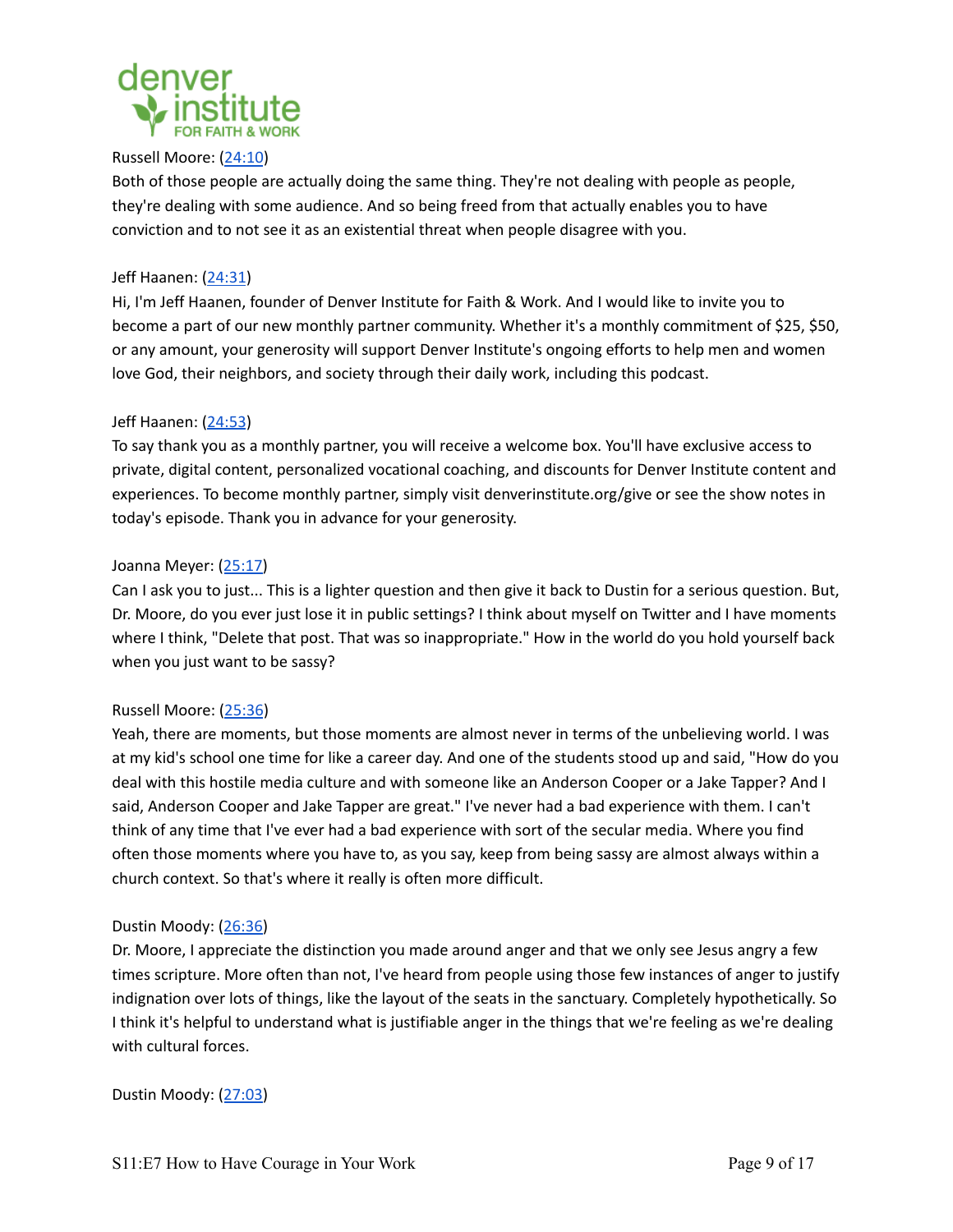

And I'd love to quote another section from the book that I think kind of talks to this. You say, "We want, if not applause, and at least not rejection and insecurity. We want to find safety in the herd and we just choose different herds. The problem is that much of what is actually defined as courage in scripture. The bridling of passions, kindness, humility is seen as timidity. While many who feel themselves courageous because they tell it like it are really just seeking to be part of the protective tribes, even when those tribes are boisterous and angry.

# Dustin Moody: ([27:33\)](https://www.rev.com/transcript-editor/Edit?token=FBdrWRtQ4-Pm7iCO-YCp4LR5-Bj3G9OHMLoOApDunJtOAuxsyQDgGtSYZzYk8eoDQZRcdF5KY-GUOfYHno_5XOAsDqU&loadFrom=PastedDeeplink&ts=1653.44)

To follow the way of Christ is to stand for things that matter. And those things are not just the right side on issues or the right side on doctrines, but conformity with Christ in terms of the affection, the experiential lived reality of living with Christ. A lot of things of what we're hearing from, particularly our leaders who work in a business setting, are sort of two challenges they're facing right now.

# Dustin Moody: ([27:54\)](https://www.rev.com/transcript-editor/Edit?token=FBdrWRtQ4-Pm7iCO-YCp4LR5-Bj3G9OHMLoOApDunJtOAuxsyQDgGtSYZzYk8eoDQZRcdF5KY-GUOfYHno_5XOAsDqU&loadFrom=PastedDeeplink&ts=1674.4)

One is how are they navigating tensions within their own organizations that are very different culturally very different experiences, very different backgrounds or conversely. They're getting a lot of pressure from their organizations or from their teams to address cultural issues outside of their companies that may have very little to do with their product or service. How would you encourage people in those settings to navigate what we're all experiencing right now?

# Russell Moore: [\(28:21](https://www.rev.com/transcript-editor/Edit?token=FBdrWRtQ4-Pm7iCO-YCp4LR5-Bj3G9OHMLoOApDunJtOAuxsyQDgGtSYZzYk8eoDQZRcdF5KY-GUOfYHno_5XOAsDqU&loadFrom=PastedDeeplink&ts=1701.51))

Well, I think in the first part, a great deal of that is knowing people and starting to learn different sorts of personality responses. People are often bringing into a workplace, they're bringing everything that has happened in their lives and everything that has happened that morning. And so if you can learn to have a sense of compassion for that and a curiosity to say, well, when this person reacts this way, this is actually what it means. It's not necessarily a personal response to me, it's the way this person starts to grapple with that.

# Russell Moore: [\(29:09](https://www.rev.com/transcript-editor/Edit?token=FBdrWRtQ4-Pm7iCO-YCp4LR5-Bj3G9OHMLoOApDunJtOAuxsyQDgGtSYZzYk8eoDQZRcdF5KY-GUOfYHno_5XOAsDqU&loadFrom=PastedDeeplink&ts=1749.15))

I had to learn that with... I know somebody who just the way that he words everything, I think he's about to say something bad. Because he'll say things like, "I'm just going to go ahead and say this. I'm just going to say it. I appreciate you. I'm grateful for you." And then he stopped. And I'm waiting for but. But... He does this when he wants to say. And so I have to learn that so that I'm not 10-step and, "Okay, what are you really getting at?" I think you have to do that with people.

# Russell Moore: [\(29:50](https://www.rev.com/transcript-editor/Edit?token=FBdrWRtQ4-Pm7iCO-YCp4LR5-Bj3G9OHMLoOApDunJtOAuxsyQDgGtSYZzYk8eoDQZRcdF5KY-GUOfYHno_5XOAsDqU&loadFrom=PastedDeeplink&ts=1790.43))

But when it comes to the sort of outside pressures, when it comes to convictions, I think follow the pattern that you see, for instance, in the Book of Daniel, which doesn't start out with the lion's den. It starts out with Daniel who is able to work in a context of very, very different from his own. But it isn't causing him to personally sin being in the Babylonian court. Then he gets to a point where there's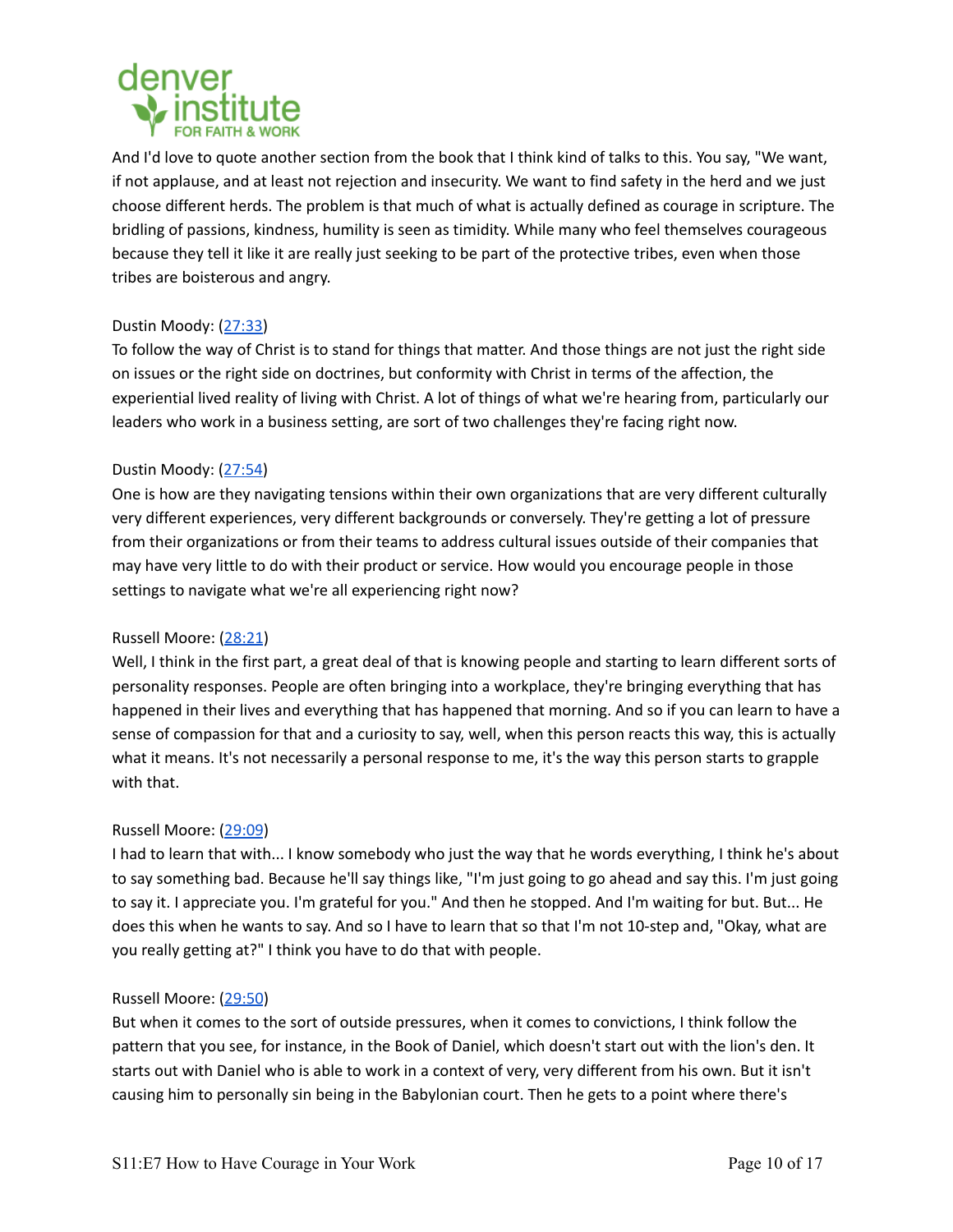# denver

something where he's negotiating. Well, how about this? How about we have a period of time where we eat only vegetables and then you how it happens.

# Russell Moore: [\(30:36](https://www.rev.com/transcript-editor/Edit?token=FBdrWRtQ4-Pm7iCO-YCp4LR5-Bj3G9OHMLoOApDunJtOAuxsyQDgGtSYZzYk8eoDQZRcdF5KY-GUOfYHno_5XOAsDqU&loadFrom=PastedDeeplink&ts=1836.15))

And then there's a moment where he's called upon to worship a Nebuchadnezzar and can't it by conviction. You have to know how to differentiate between those three things. And I think sometimes there are people who assume everything is the first part of Daniel one. So whatever it is that I'm asked to do, I'm just going to do. And there's some people who immediately think everything is defiance. It actually takes a great deal more wisdom than that.

# Russell Moore: [\(31:09](https://www.rev.com/transcript-editor/Edit?token=FBdrWRtQ4-Pm7iCO-YCp4LR5-Bj3G9OHMLoOApDunJtOAuxsyQDgGtSYZzYk8eoDQZRcdF5KY-GUOfYHno_5XOAsDqU&loadFrom=PastedDeeplink&ts=1869.48))

So there are going to be some things that are the equivalent of Jesus saying to Simon Peter, do we owe the temple tax? No. So we won't defend them. We'll pay the temple tax. Well, why? Because it was isn't causing him to personally sin, and he was saying, this isn't actually what my mission is. So we're going forward. That's a very different thing than Jesus, for instance, being asked to accommodate a temple court that is keeping the margins from worship of God and is changing and altering the way that people approach the holiness of God. Those are very different things. He's able to have wisdom to differentiate between those.

# Russell Moore: [\(31:54](https://www.rev.com/transcript-editor/Edit?token=FBdrWRtQ4-Pm7iCO-YCp4LR5-Bj3G9OHMLoOApDunJtOAuxsyQDgGtSYZzYk8eoDQZRcdF5KY-GUOfYHno_5XOAsDqU&loadFrom=PastedDeeplink&ts=1914.56))

And I think we have to do that as well. We're not always going to get it right. And there are going to be all sorts of times where you're going to look back and you say, I think I could have more accommodating in that instance, or I think I was too accommodating and really gave up some conviction. Well, you're going to do that. And you'll learn from it and do better the next time.

# Joanna Meyer: ([32:19\)](https://www.rev.com/transcript-editor/Edit?token=FBdrWRtQ4-Pm7iCO-YCp4LR5-Bj3G9OHMLoOApDunJtOAuxsyQDgGtSYZzYk8eoDQZRcdF5KY-GUOfYHno_5XOAsDqU&loadFrom=PastedDeeplink&ts=1939.48)

Dr. Moore, there was just a passing reference in the book to the challenges that younger generations will fit in living courageously, because they are defining themselves as individuals in light of their relationship to the community. And I think that's probably true for anyone, regardless of age, but especially for younger folks, that sense of belonging to the group and being able to take a stand is really difficult. What wisdom would you have for people that are wrestling with who they are as individuals in relationship to their community when it comes to living courageously?

# Russell Moore: [\(32:55](https://www.rev.com/transcript-editor/Edit?token=FBdrWRtQ4-Pm7iCO-YCp4LR5-Bj3G9OHMLoOApDunJtOAuxsyQDgGtSYZzYk8eoDQZRcdF5KY-GUOfYHno_5XOAsDqU&loadFrom=PastedDeeplink&ts=1975.77))

Well, I think a part of it is again looking at oneself and seeing which direction am I tending to heir. And so if I'm somebody for whom kind of being absorbed into a community is what I do, and I sort of go along with that, then I have to constantly be watching that and working on that. And if I'm somebody who has a tendency to be individual-focused and not concerned with the community, then I need to really focus on that. And it can go in either way. Because the biblical pattern is distinctiveness for the sake of community and within the community and a community that is forming and shaping the individual.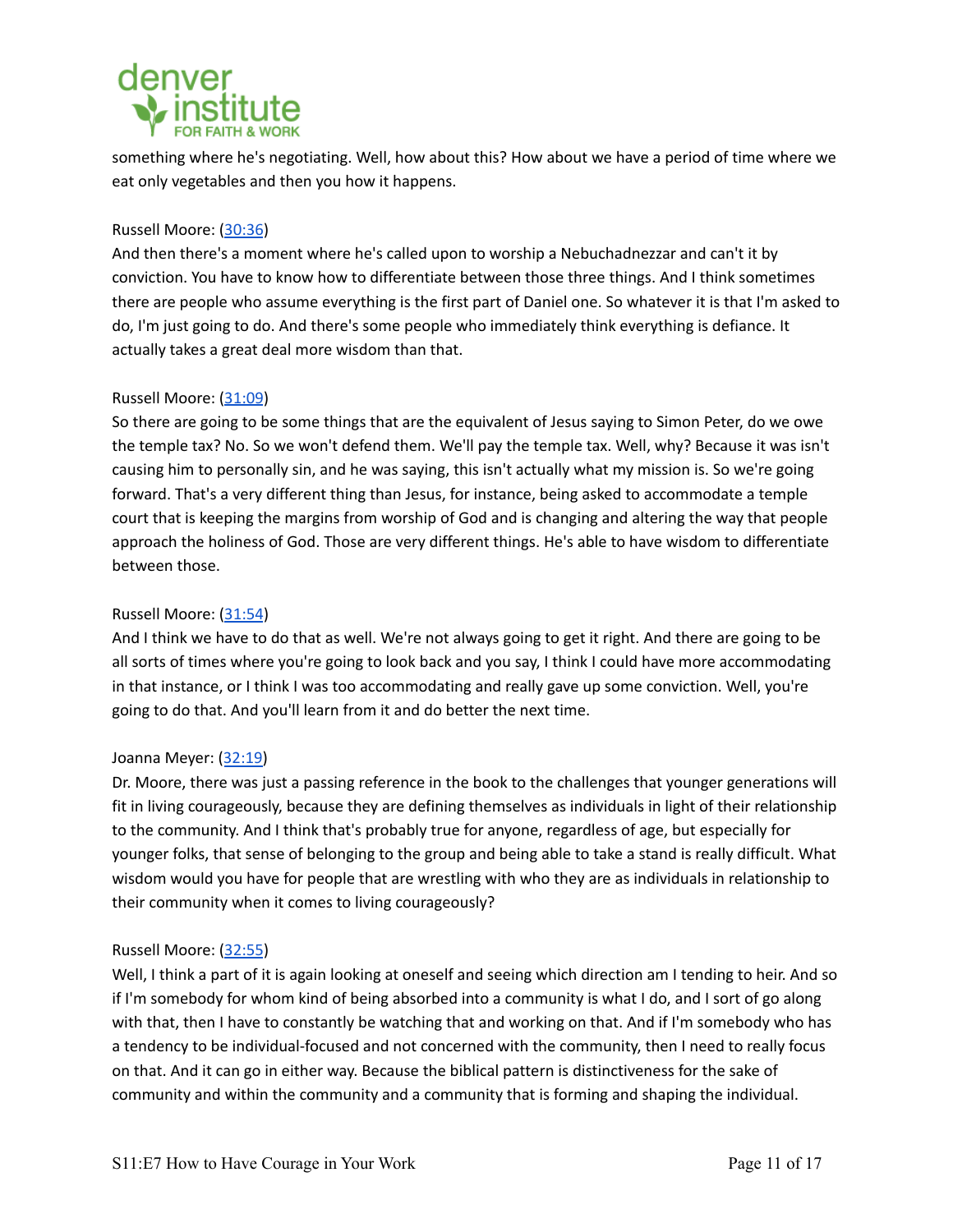

# Russell Moore: [\(33:50](https://www.rev.com/transcript-editor/Edit?token=FBdrWRtQ4-Pm7iCO-YCp4LR5-Bj3G9OHMLoOApDunJtOAuxsyQDgGtSYZzYk8eoDQZRcdF5KY-GUOfYHno_5XOAsDqU&loadFrom=PastedDeeplink&ts=2030.55))

And so it's one body, many members. That actually applies not just to the church, it shows you something about the dynamic of the whole universe. That and I think we have to constantly keep in mind to say who am I? So there are going be some people that I'm going to say, for instance, you really shouldn't be on social media. Because, for you, your particular point of temptation is to kind of treat social media the way a politician does the daily tracking polls to say how am I doing? So you should step back from that.

## Russell Moore: [\(34:27](https://www.rev.com/transcript-editor/Edit?token=FBdrWRtQ4-Pm7iCO-YCp4LR5-Bj3G9OHMLoOApDunJtOAuxsyQDgGtSYZzYk8eoDQZRcdF5KY-GUOfYHno_5XOAsDqU&loadFrom=PastedDeeplink&ts=2067.15))

Someone else, it might not be a problem at all. And they may have a different set of problems. So you have to sort of know yourself and have people in your life who know you enough to tell you where your particular weak points are.

## Joanna Meyer: ([34:42\)](https://www.rev.com/transcript-editor/Edit?token=FBdrWRtQ4-Pm7iCO-YCp4LR5-Bj3G9OHMLoOApDunJtOAuxsyQDgGtSYZzYk8eoDQZRcdF5KY-GUOfYHno_5XOAsDqU&loadFrom=PastedDeeplink&ts=2082.73)

That challenges my thinking, because often as I've thought about what it looks like to follow Christ, I think courage automatically means standing alone, but understanding the vital world, that community plays in how we live as individuals is really challenging. I have to think about that a little bit more. Dustin, what were you going to ask?

# Dustin Moody: ([35:00\)](https://www.rev.com/transcript-editor/Edit?token=FBdrWRtQ4-Pm7iCO-YCp4LR5-Bj3G9OHMLoOApDunJtOAuxsyQDgGtSYZzYk8eoDQZRcdF5KY-GUOfYHno_5XOAsDqU&loadFrom=PastedDeeplink&ts=2100.34)

Well, I was just going to follow up and kind of keep talking about this idea of aloneness relative to courage. Because, Dr. Moore, you suggest in the book that courageous action almost always creates isolation. And I'm wondering what examples from scripture can we use to see that and support that?

#### Russell Moore: [\(35:15](https://www.rev.com/transcript-editor/Edit?token=FBdrWRtQ4-Pm7iCO-YCp4LR5-Bj3G9OHMLoOApDunJtOAuxsyQDgGtSYZzYk8eoDQZRcdF5KY-GUOfYHno_5XOAsDqU&loadFrom=PastedDeeplink&ts=2115.32))

Well, I would just qualify that a little bit and say it almost always creates isolation for a time. It doesn't create isolation as a permanent sort of reality. So think of, for instance, the image of Elijah. You have somebody who is shaped and formed by a community. He's coming out of the 12 tribes that God has put together, this new people in reality that God had put together, back starting with Abraham. Those are his people. And yet he finds himself alone in the desert, in the wilderness. And one of the things that Elijah says is, "Here I am. And I'm all alone. And they're wanting to kill me." And God's response to him is to say, there are 7,000 that you don't know about. And then he starts pointing him to a future community, to Elisha and to others.

#### Russell Moore: [\(36:14](https://www.rev.com/transcript-editor/Edit?token=FBdrWRtQ4-Pm7iCO-YCp4LR5-Bj3G9OHMLoOApDunJtOAuxsyQDgGtSYZzYk8eoDQZRcdF5KY-GUOfYHno_5XOAsDqU&loadFrom=PastedDeeplink&ts=2174.65))

So I think that sometimes there's going to be a feeling of aloneness, but what usually comes out of that is an even stronger community, just sometimes in ways that you didn't understand and get before. So I think about this, I think I mentioned this in the book. I would sometimes, when I was preaching, if I wanted to say, take a shot at American individualism, I would quote the old Tom T. Hall song, Me and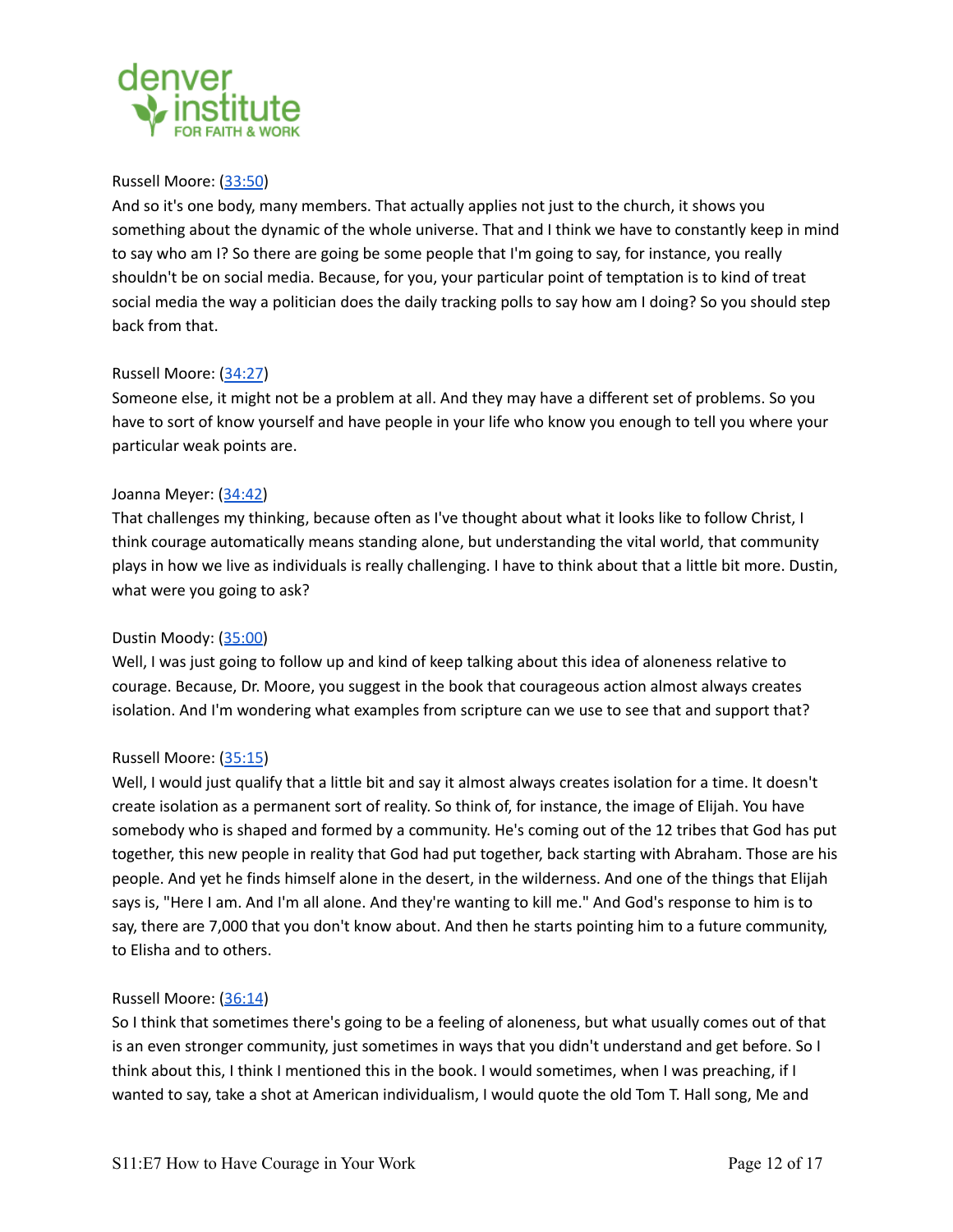

Jesus got our own thing goin' We don't need anybody to tell us what it's all about, until I was doing ministry in a homeless shelter. And there was a worship service. And they said tonight we're going to allow them pick their own hymns. And that means we're going to be singing Me in Jesus. I'm like, really?

## Russell Moore: [\(37:04](https://www.rev.com/transcript-editor/Edit?token=FBdrWRtQ4-Pm7iCO-YCp4LR5-Bj3G9OHMLoOApDunJtOAuxsyQDgGtSYZzYk8eoDQZRcdF5KY-GUOfYHno_5XOAsDqU&loadFrom=PastedDeeplink&ts=2224.64))

And sure enough they did. But what I realized, I listened to it in an entirely different way there. Who I was listening to at that moment were people who didn't have anybody. Their families rejected them. Their peer roots had rejected them. And what they were singing is, "In spite of all of Jesus loves me. This I know for the Bible tells me." So that's what they meant by that. And so I stopped approaching that song that way. I was reading it in the wrong way, in a different context.

## Russell Moore: [\(37:37](https://www.rev.com/transcript-editor/Edit?token=FBdrWRtQ4-Pm7iCO-YCp4LR5-Bj3G9OHMLoOApDunJtOAuxsyQDgGtSYZzYk8eoDQZRcdF5KY-GUOfYHno_5XOAsDqU&loadFrom=PastedDeeplink&ts=2257.2))

So sometimes it creates this sense of a perceived aloneness, but it never really is. If you're following Christ, then you're really not alone. You're surrounded by a cloud of witnesses. And also you're never meant to be permanently alone. There's there's a new... When Peter says to Jesus, "We've left everything to follow you." And Jesus says, no one who has left father or mother, brother or sister, houses or lands will not receive a thousandfold in the age to come and now, just often in ways that we don't expect and see.

## Joanna Meyer: ([38:20\)](https://www.rev.com/transcript-editor/Edit?token=FBdrWRtQ4-Pm7iCO-YCp4LR5-Bj3G9OHMLoOApDunJtOAuxsyQDgGtSYZzYk8eoDQZRcdF5KY-GUOfYHno_5XOAsDqU&loadFrom=PastedDeeplink&ts=2300.66)

I've been thinking about having the courage to stop. So when I think about what makes a great novel or a great movie, we have this dramatic story arc that always leads to completion. The story always ends at a certain point. Hopefully in a good way, but there are times where the most courageous thing can be to stop what we're dong. And I of wondered, how have you navigated that? I know there's situations in your life where you've been passionately continuing on and saying like, "I'm going forward, this is what God has for me." And there are times where you've been like, "Nope, the most courageous thing for me is to not continue." For our listeners who might miss spot like that, how do you discern when is the right moment to stop?

#### Russell Moore: [\(39:01](https://www.rev.com/transcript-editor/Edit?token=FBdrWRtQ4-Pm7iCO-YCp4LR5-Bj3G9OHMLoOApDunJtOAuxsyQDgGtSYZzYk8eoDQZRcdF5KY-GUOfYHno_5XOAsDqU&loadFrom=PastedDeeplink&ts=2341.57))

Well, I think that there's a great little book that I hand out to people all the time by Seth Godin called The Dip, that talks about the fact that often people, when they start meeting resistance that always comes with any sort of change they give up. When, instead, what people need to do is to press through that moment of resistance and get to the other side. And that's often what I would counsel people who are saying, should I leave what it is that I'm doing that doesn't? That doesn't mean, though, that somebody needs to continue doing whatever they're doing in the same way.

#### Russell Moore: [\(39:45](https://www.rev.com/transcript-editor/Edit?token=FBdrWRtQ4-Pm7iCO-YCp4LR5-Bj3G9OHMLoOApDunJtOAuxsyQDgGtSYZzYk8eoDQZRcdF5KY-GUOfYHno_5XOAsDqU&loadFrom=PastedDeeplink&ts=2385.3))

Sometimes you're going to have a moment of realization to say, I actually am only going to be able to do what God called me to do in a different way and in a different place. And I think sometimes it's very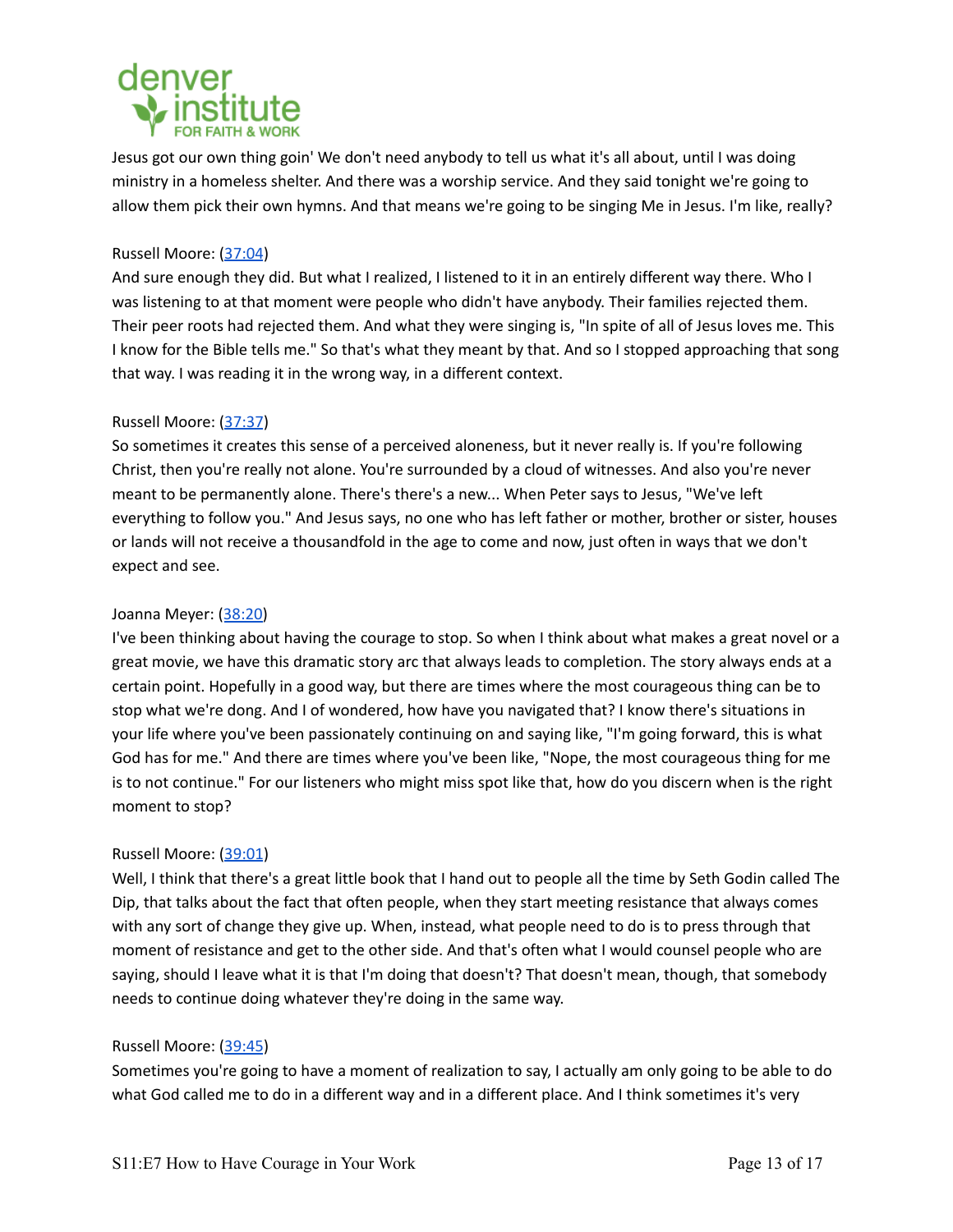

difficult to discern that on your own. I think almost in every case, it's very difficult to discern that on your own. So if you start seeking out the council of people that to be wise and you know, first of all, have your best interest at heart, they don't have a stake in it, but also who you've seen with wisdom in other ways, and seek their counsel and to say, what should I do?

# Russell Moore: [\(40:30](https://www.rev.com/transcript-editor/Edit?token=FBdrWRtQ4-Pm7iCO-YCp4LR5-Bj3G9OHMLoOApDunJtOAuxsyQDgGtSYZzYk8eoDQZRcdF5KY-GUOfYHno_5XOAsDqU&loadFrom=PastedDeeplink&ts=2430.97))

I've had a moment like where, for a long time, I said I don't want to kind of waste the calling that God's given to me and give up on something that I'm going to regret and look back and say, I regret this. Then there came a moment where I realized if I keep doing things the way that I'm doing them right now, I'm going to waste the calling that God has given to me. Because I'm not going to be able to carry it out because I'm having to do all of these other things that really... That's not what God called me to do. It's toxic. And I can't change it. And so if I can't change it, then I need to carry out God's call somewhere else.

## Russell Moore: [\(41:18](https://www.rev.com/transcript-editor/Edit?token=FBdrWRtQ4-Pm7iCO-YCp4LR5-Bj3G9OHMLoOApDunJtOAuxsyQDgGtSYZzYk8eoDQZRcdF5KY-GUOfYHno_5XOAsDqU&loadFrom=PastedDeeplink&ts=2478.08))

So I would say takes some time. If you're in a situation where you're starting to say does God have a change for me? Take some time in evaluating that. Sometimes you don't have a choice. You have to say, I have to go right now. And when you do, ask God, say, if you want me to leave, start me that desire. And when you find yourself starting to become more excited about the things you could be doing in another place than what you're doing there, then it might be that God is calling you to another place. But then you have to seek the counsel of people on the outside to say whether or not that's the case.

#### Russell Moore: [\(41:59](https://www.rev.com/transcript-editor/Edit?token=FBdrWRtQ4-Pm7iCO-YCp4LR5-Bj3G9OHMLoOApDunJtOAuxsyQDgGtSYZzYk8eoDQZRcdF5KY-GUOfYHno_5XOAsDqU&loadFrom=PastedDeeplink&ts=2519.35))

Now, what I would say is, everybody is going to face these moments of transition. Even if you stay in the same job from the time you're 19 until you retire, there are going to be these moments of transition. And one of the things that I think contributes to fear, especially when it comes to vocation and work, is the sense that I have to have clarity on what it is I am going to before I can go through this time of transition. And that's never the case. That's never the case.

#### Russell Moore: [\(42:37](https://www.rev.com/transcript-editor/Edit?token=FBdrWRtQ4-Pm7iCO-YCp4LR5-Bj3G9OHMLoOApDunJtOAuxsyQDgGtSYZzYk8eoDQZRcdF5KY-GUOfYHno_5XOAsDqU&loadFrom=PastedDeeplink&ts=2557.59))

I mentioned the friend that had lost his job. And he said to me, I think that if God were speaking audibly to me today, he would say... And he said something, I don't remember what it was. And I just said, Hmm, I think if God were speaking audibly to you today, he might say anything. Because often he doesn't. He doesn't answer Elijah for a long time. And there's the way the Bible puts it, the sound of thinness silence. Sometimes that sense of silence and that sense of not knowing where you're going, that's exactly it.

#### Russell Moore: [\(43:20](https://www.rev.com/transcript-editor/Edit?token=FBdrWRtQ4-Pm7iCO-YCp4LR5-Bj3G9OHMLoOApDunJtOAuxsyQDgGtSYZzYk8eoDQZRcdF5KY-GUOfYHno_5XOAsDqU&loadFrom=PastedDeeplink&ts=2600.41))

In making a big decision in my life, I was talking to a friend and I said, "I feel like I'm kind of about to be led out of Egypt, but I don't know where I'm going." And she said something along the lines of what Jesus said to Nicodemus, "Are you a teacher in Israel and you do not know these things." And she said, "that's literally the way that it was in coming through the Red Sea." And that's the way God always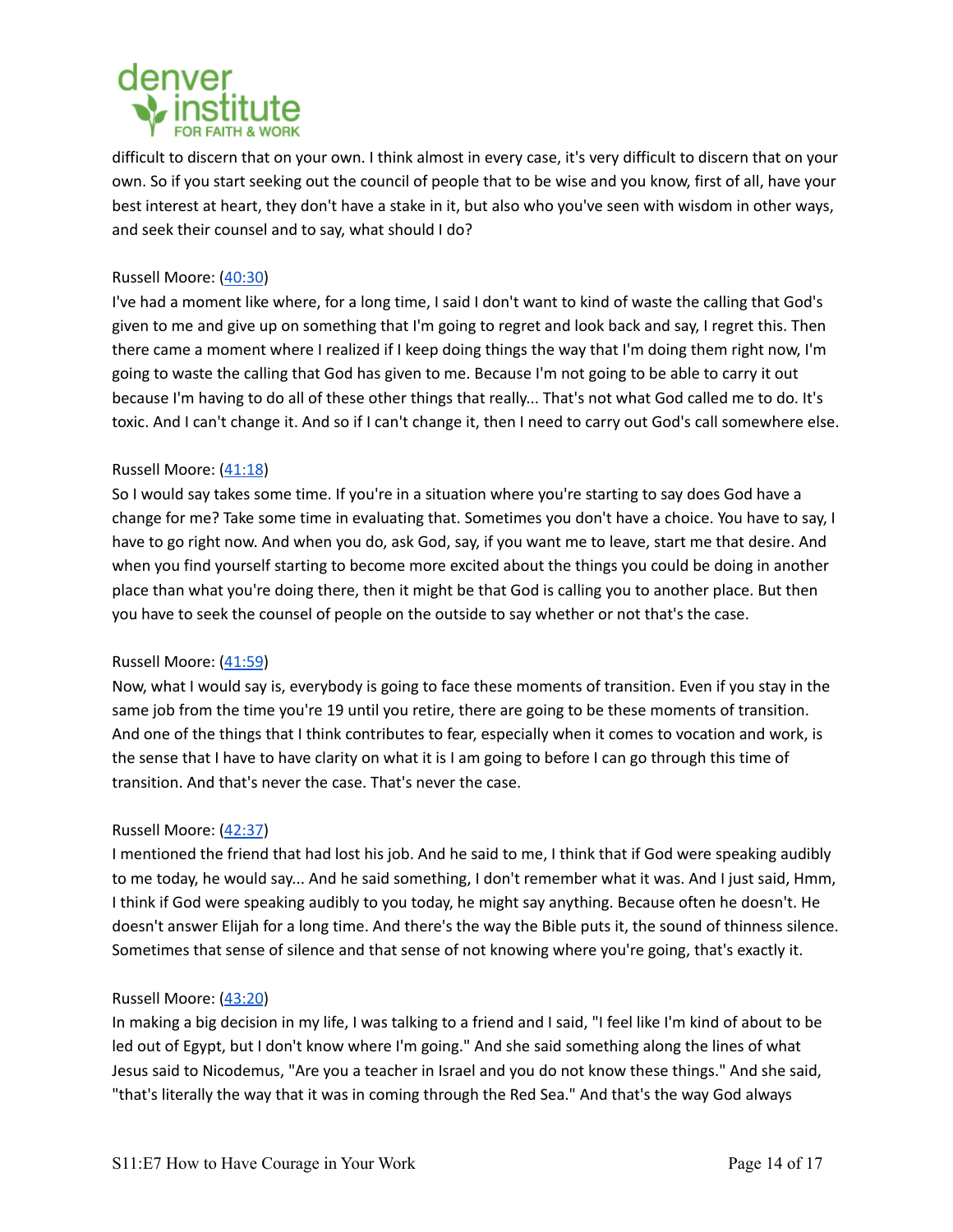# denver

works. That's that's right. So I think that sometimes people scared when they look at that and they don't know exactly what the next step but that's what God's trying to do.

# Dustin Moody: ([44:04\)](https://www.rev.com/transcript-editor/Edit?token=FBdrWRtQ4-Pm7iCO-YCp4LR5-Bj3G9OHMLoOApDunJtOAuxsyQDgGtSYZzYk8eoDQZRcdF5KY-GUOfYHno_5XOAsDqU&loadFrom=PastedDeeplink&ts=2644.4)

Dr. Moore, before we wrap up, I want to just kind of close our conversation a bit and talk a little bit more about this paradox that you write about, of ambiguity and clarity, or glory and disdain woven through the lives of difficult figures. And you already talked about Elijah. Ultimately, we see that in Christ as well. How does the paradox of the cross provide each of us the courage to stand?

# Russell Moore: [\(44:31](https://www.rev.com/transcript-editor/Edit?token=FBdrWRtQ4-Pm7iCO-YCp4LR5-Bj3G9OHMLoOApDunJtOAuxsyQDgGtSYZzYk8eoDQZRcdF5KY-GUOfYHno_5XOAsDqU&loadFrom=PastedDeeplink&ts=2671.16))

Well, it helps us with the sense of, we have these longings that God has put within us. And often we think that those longings are going to be fulfilled by going at them directly. And that's just not the way that God has designed the world and has designed us. You long for glory, and you should, but you don't get glory by going for glory. You go by glory by the way of humility and humiliation. And you don't get power by going for power. You get real power through the way of weakness. That's just the way that God works. It's meant to not make sense to you.

# Russell Moore: [\(45:24](https://www.rev.com/transcript-editor/Edit?token=FBdrWRtQ4-Pm7iCO-YCp4LR5-Bj3G9OHMLoOApDunJtOAuxsyQDgGtSYZzYk8eoDQZRcdF5KY-GUOfYHno_5XOAsDqU&loadFrom=PastedDeeplink&ts=2724.92))

So if you have the sermon on the mount just sort of crochet on the wall and it's very familiar to you, then you're really not getting the force of it. The people who are gathered there, hearing Jesus saying this, it would have sounded crazy. Because, by every standard, it is. Blessed are you when people spit in your face. Well, how's that? Well, it's because there's just this different of side down reality that Jesus creates.

# Joanna Meyer: ([45:55\)](https://www.rev.com/transcript-editor/Edit?token=FBdrWRtQ4-Pm7iCO-YCp4LR5-Bj3G9OHMLoOApDunJtOAuxsyQDgGtSYZzYk8eoDQZRcdF5KY-GUOfYHno_5XOAsDqU&loadFrom=PastedDeeplink&ts=2755.22)

Gosh. That's such a challenge for so many business leaders who are in situations where conventional business wisdom is suggesting something the opposite that's own their own self effort and promotion and vying for power and... Yeah. Such a challenging thought.

# Russell Moore: [\(46:11](https://www.rev.com/transcript-editor/Edit?token=FBdrWRtQ4-Pm7iCO-YCp4LR5-Bj3G9OHMLoOApDunJtOAuxsyQDgGtSYZzYk8eoDQZRcdF5KY-GUOfYHno_5XOAsDqU&loadFrom=PastedDeeplink&ts=2771.22))

Well, a friend of mine, Yuval Levin, has written this fantastic book of, A Time to Build. And one of the things that he talks about that I think is really relevant for people who are in business is the idea of narrowing down what it is that you're actually hoping for. So rather than this limitless sense of, I want power, and fame, and whatever, it is that you want to refocus that to a retirement party.

# Russell Moore: [\(46:44](https://www.rev.com/transcript-editor/Edit?token=FBdrWRtQ4-Pm7iCO-YCp4LR5-Bj3G9OHMLoOApDunJtOAuxsyQDgGtSYZzYk8eoDQZRcdF5KY-GUOfYHno_5XOAsDqU&loadFrom=PastedDeeplink&ts=2804.45))

If you go to a retirement party and you see somebody who has really lived faithfully, and you hear the people who are standing up and speaking of them, it is rarely about the way that they achieved statistical competency. I know those things are important, that's not the reason people come in from all over the country to go to somebody's retirement party. It's because of other aspects of character that were going on at the same time.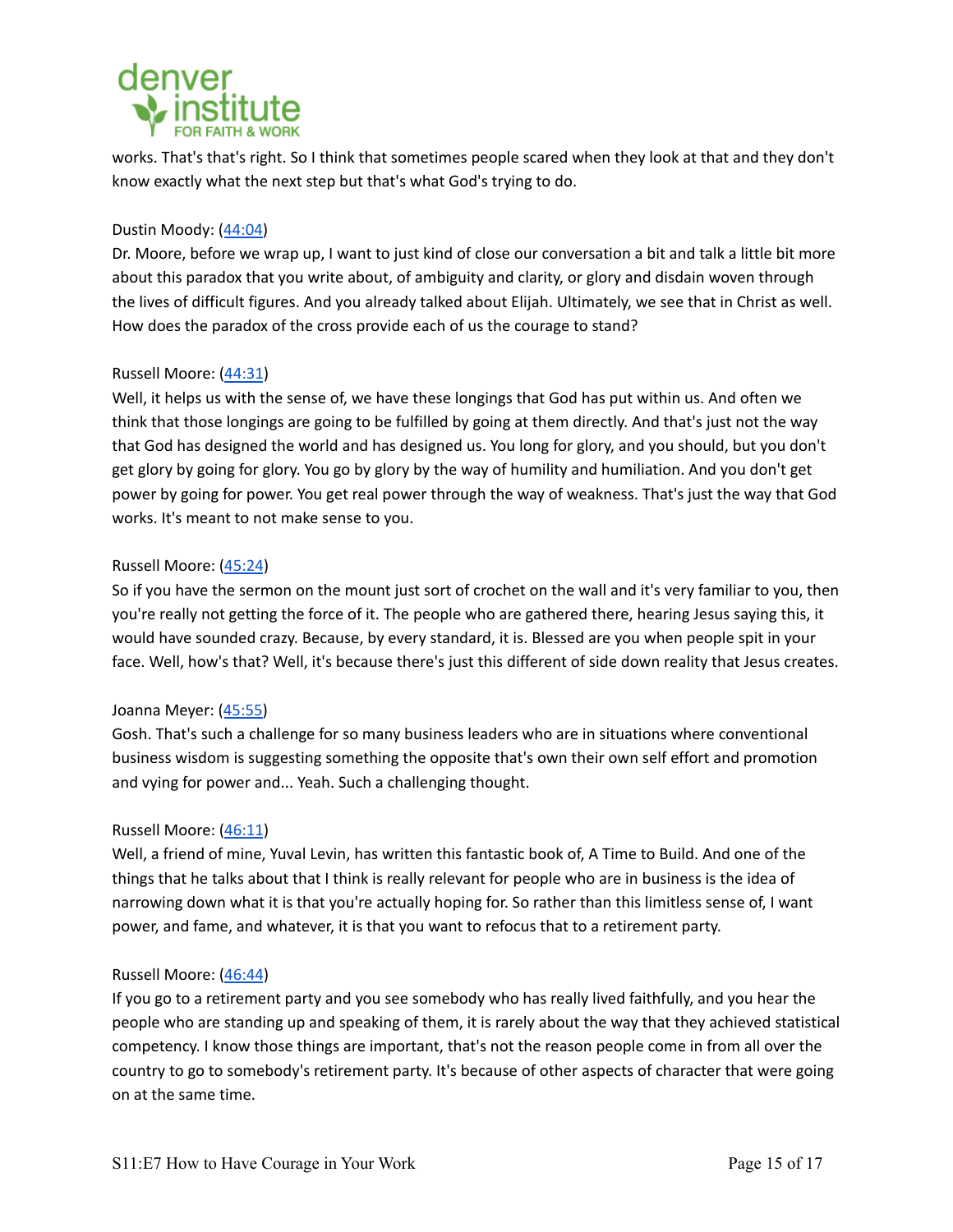

## Russell Moore: [\(47:18](https://www.rev.com/transcript-editor/Edit?token=FBdrWRtQ4-Pm7iCO-YCp4LR5-Bj3G9OHMLoOApDunJtOAuxsyQDgGtSYZzYk8eoDQZRcdF5KY-GUOfYHno_5XOAsDqU&loadFrom=PastedDeeplink&ts=2838.23))

And so narrowing down that focus, actually, I think helps people to be more effective. It's the same way that there was a psychologist I heard one time that said you can tell how your child is doing based upon whether your child wants to be famous. Because people who want to be famous, it's usually a self-protective thing because they want the kindness and approval of strangers in advance. He said, but if you have somebody who's healthier, they don't need the approval of strangers because they have the approval of people that they love, and that they're actually connected to, and they actually know.

# Russell Moore: [\(48:02](https://www.rev.com/transcript-editor/Edit?token=FBdrWRtQ4-Pm7iCO-YCp4LR5-Bj3G9OHMLoOApDunJtOAuxsyQDgGtSYZzYk8eoDQZRcdF5KY-GUOfYHno_5XOAsDqU&loadFrom=PastedDeeplink&ts=2882.8))

I think the same thing is true in terms of business and work. And often the people who even are high achievers in all those objective ways are only high achievers in those ways because that wasn't the main thing for them.

## Joanna Meyer: ([48:19\)](https://www.rev.com/transcript-editor/Edit?token=FBdrWRtQ4-Pm7iCO-YCp4LR5-Bj3G9OHMLoOApDunJtOAuxsyQDgGtSYZzYk8eoDQZRcdF5KY-GUOfYHno_5XOAsDqU&loadFrom=PastedDeeplink&ts=2899.5)

Wow. Wow. So much to take away from this. I think this will be a cripple listen for me of just taking notes and thinking I know there's practical application all over the place for my own life and leadership. Dr. Moore, I was wondering if we could give you the final word if you'd be willing to go back to your pastoral roots and offer a charge to our listeners towards more courageous living.

# Russell Moore: [\(48:44](https://www.rev.com/transcript-editor/Edit?token=FBdrWRtQ4-Pm7iCO-YCp4LR5-Bj3G9OHMLoOApDunJtOAuxsyQDgGtSYZzYk8eoDQZRcdF5KY-GUOfYHno_5XOAsDqU&loadFrom=PastedDeeplink&ts=2924.66))

Well, I would just say you're probably a more courageous and resilient than you think you are. The poet, David Whyte, says that courage is something that only looking backward does it look like courage. At the moment, it often looks and feels like fear. And so you're probably more courageous than you actually think you are.

#### Russell Moore: [\(49:07](https://www.rev.com/transcript-editor/Edit?token=FBdrWRtQ4-Pm7iCO-YCp4LR5-Bj3G9OHMLoOApDunJtOAuxsyQDgGtSYZzYk8eoDQZRcdF5KY-GUOfYHno_5XOAsDqU&loadFrom=PastedDeeplink&ts=2947.9))

And if you're at the point where you're saying, I don't know to do and I'm scared, that doesn't mean that there's something wrong with you. It means that this is an opportunity to really hear from God in a new way. And to really seek conformity with Christ in a new way. And so take that moment, and rather than trying to resolve it at the moment, take that moment to learn how to pray and to seek and to knock. And there's somebody on the other side of that door.

#### Joanna Meyer: ([49:41\)](https://www.rev.com/transcript-editor/Edit?token=FBdrWRtQ4-Pm7iCO-YCp4LR5-Bj3G9OHMLoOApDunJtOAuxsyQDgGtSYZzYk8eoDQZRcdF5KY-GUOfYHno_5XOAsDqU&loadFrom=PastedDeeplink&ts=2981.47)

Can I get an amen? What an amazing conversation with Dr. Russell Moore. Thanks so much to Dr. Moore for his time. If this concept of public theology that we were referred to early in the cast intrigues you, check out our show notes today. We have a free download called At Work With God for the world. And it is exactly that, a challenge to be living with God in our daily work to be part of God's kingdom purposes in the world.